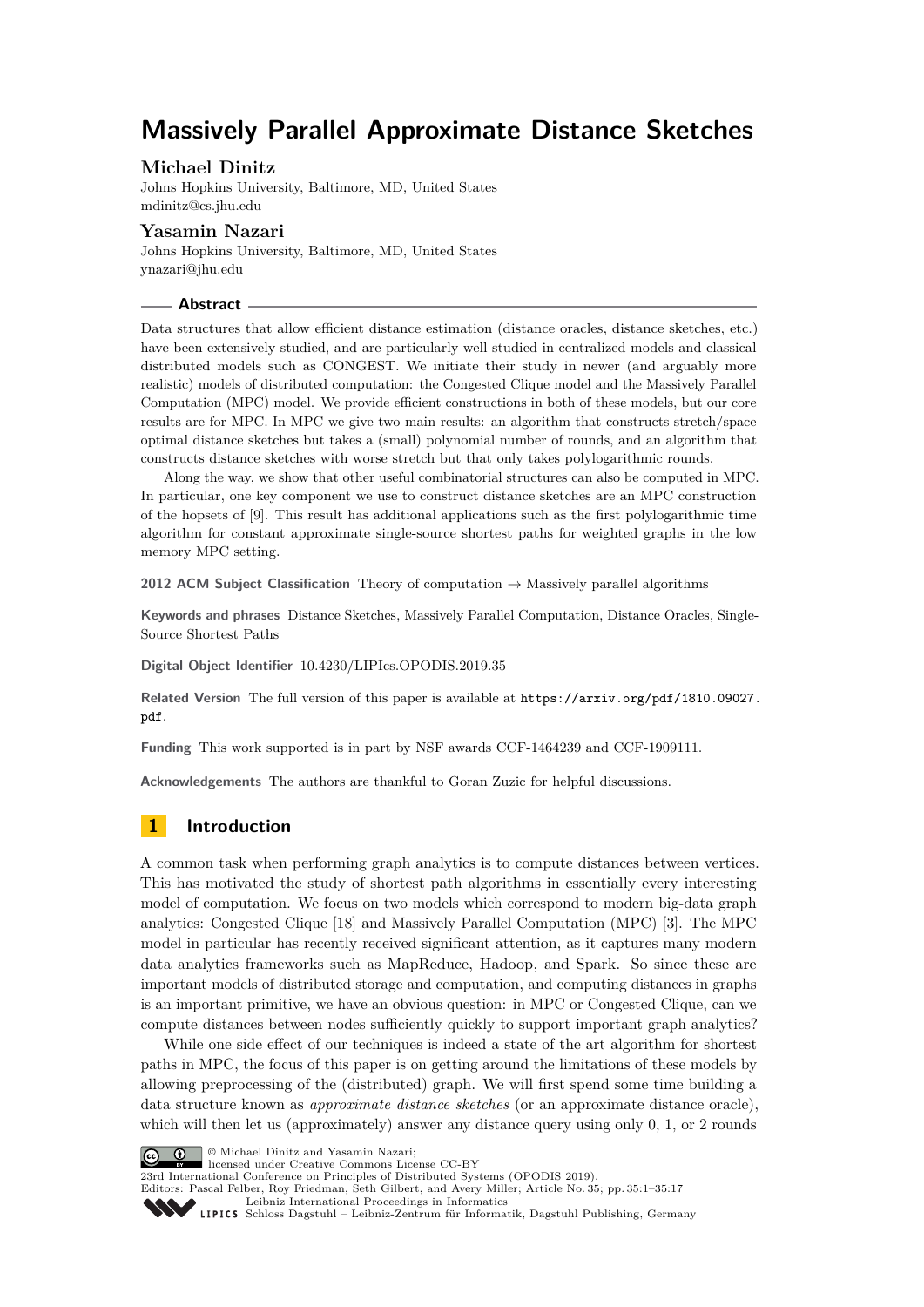## **35:2 Massively Parallel Approximate Distance Sketches**

of network communication (depending on the precise model). Thus after this preprocessing, anyone who is interested in analyzing the massive graph has access to approximate distances essentially for free, making this a powerful tool for distributed graph analytics. Moreover, rather than inventing a brand new structure, we show that we can repurpose centralized data structures (in particular the Thorup-Zwick oracle [\[25\]](#page-16-1)) by computing them efficiently in these new distributed models. And since our algorithms are derived from centralized data structures we even allow for extremely efficient computation in addition to efficient communication.

So our focus is on how to compute these data structures efficiently, since once they are computed distance estimates become fast and easy. We show that in both the Congested Clique and the MPC models, we can compute oracles/sketches which essentially match the best centralized bounds in time that is only a small polynomial. In MPC, we can go even further and compute slightly suboptimal sketches in time that is only polylogarithmic. So while computing the data structure is still somewhat expensive, it is far more efficient than trivial approaches, and once it is computed, the analyst can receive approximate distances extremely quickly, allowing for low amortized cost or just the ability to do exploratory analysis without constantly waiting for expensive distance queries to complete.

**Distance Oracles and Sketches.** Even in many centralized applications, the time it takes to compute exact distances in graphs is undesriable, and similarly the memory that it would take to store all  $\binom{n}{2}$  distances is also undesirable. This motivated Thorup and Zwick [\[25\]](#page-16-1) to define the notion of an *approximate distance oracle*: a small data structure which can quickly report an approximation of the true distance for any pair of vertices. In other words, by spending some time up front to compute this data structure (known as the *preprocessing* step) and then storing it (which can be done since the structure is small), any algorithm used in the future can quickly obtain provably accurate distance estimates.

More formally, an approximate distance oracle is said to have *stretch t* if, when queried on  $u, v \in V$ , it returns a value  $d'(u, v)$  such that  $d(u, v) \le d'(u, v) \le t \cdot d(u, v)$  for all  $u, v \in V$ , where  $d(u, v)$  denotes the shortest-path distance between *u* and *v*. The important parameters of an approximate distance oracle are the size of the oracle, the stretch, the query time, and the preprocessing time. For any constant *k*, Thorup and Zwick's construction (in the sequential setting) has expected size  $O(kn^{1+1/k})$ , stretch  $(2k-1)$ , query time  $O(k)$ , and preprocessing time  $O(kmn^{1/k})$ , where  $n = |V|$  and  $m = |E|$ .

Since [\[25\]](#page-16-1), there has been a large amount of followup work on improving the achievable tradeoffs, such as achieving query time of  $O(1)$  with size  $O(n^{1+1/k})$  [\[26,](#page-16-2) [7\]](#page-15-2) or giving more refined bounds [\[20,](#page-15-3) [21\]](#page-15-4). However, with the notable exception of a very interesting construction due to Mendel and Naor [\[19\]](#page-15-5), the vast majority of followup work has essentially been refinements and improvements to the approach pioneered by Thorup and Zwick. Thus understanding the Thorup-Zwick distance oracle is an important first step to understanding the limits and possibilities of distance oracles, and showing how to construct the Thorup-Zwick oracle in different computational models gives almost state-of-the-art bounds while also developing the basic tools and framework needed to design more sophisticated structures.

Importantly, the Thorup-Zwick distance oracle has the additional property that the data structure can be "broken up" into *n* pieces, each of size  $O(kn^{1/k} \log n)$ , so that the estimate  $d'(u, v)$  can be computed just from the piece for *u* and the piece for *v* (the rest of the structure is unnecessary). These are called *distance sketches* or *distance labelings*, and motivated Das Sarma et al. [\[24\]](#page-15-6) to initiate the study of Thorup-Zwick distance sketches in distributed networks, and in particular in the CONGEST model of distributed computing [\[22\]](#page-15-7).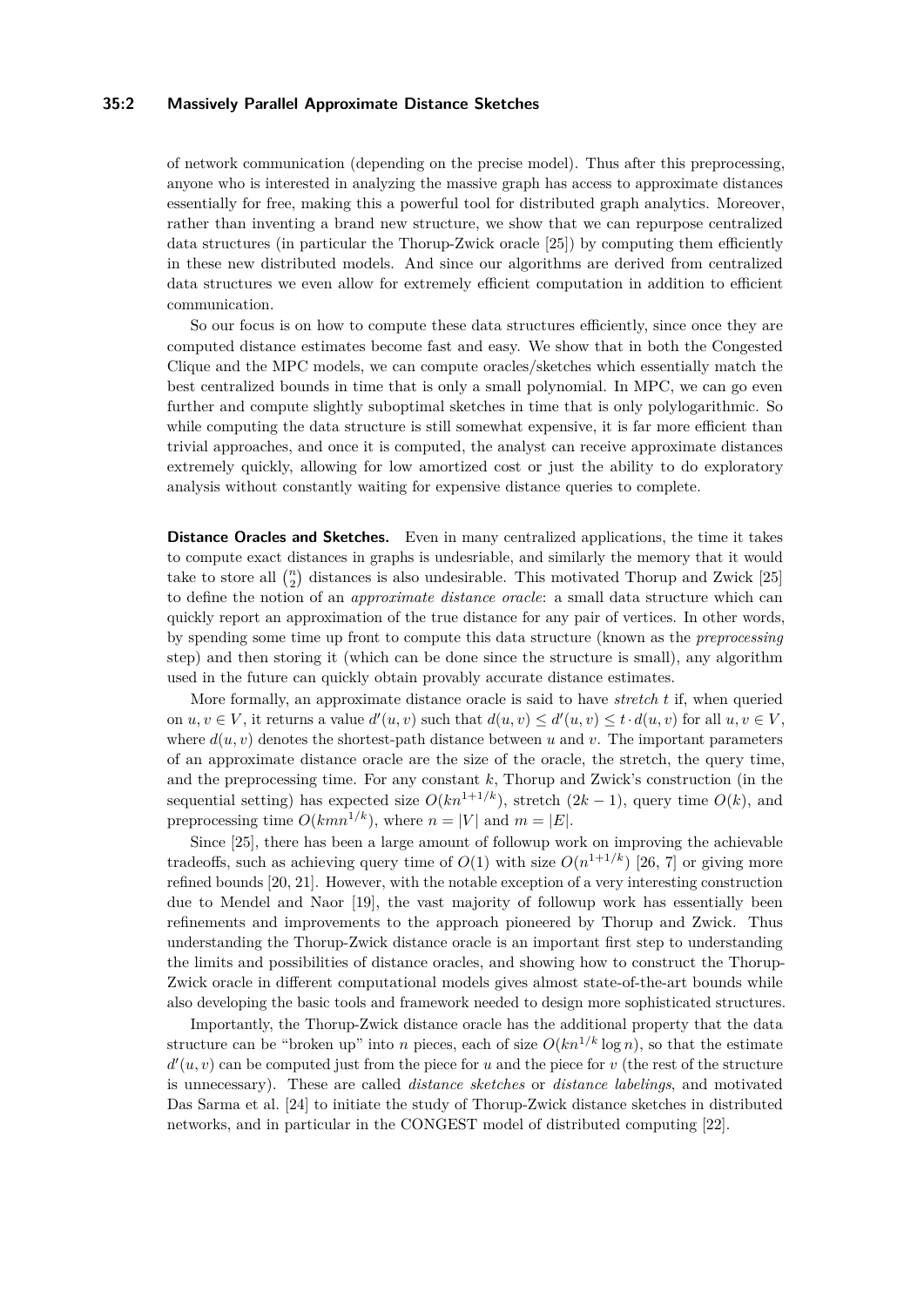**Models.** As mentioned, in modern graph analytics we usually abstract away the communication graph by assuming that the datacenter storing the graph is sufficiently well-provisioned. This motivated two different but related models of distributed computation: Congested Clique [\[22\]](#page-15-7) and MPC [\[3\]](#page-14-0). In the Congested Clique model an input graph of  $G = (V, E)$  is given, and initially each node  $v \in V$  only knows its incident edges. However, the underlying communication graph is an undirected clique, and in each round every node can send a message of  $O(\log n)$  bits to any other node. This model was introduced by [\[22\]](#page-15-7), and has been studied extensively in recent years. The second model that we consider is the *Massively Parallel Computation*, or MPC model. This model was introduced by [\[3\]](#page-14-0) to model MapReduce and other realistic distributed settings, and is more general than earlier abstractions of MapReduce proposed by [\[15\]](#page-15-8) and [\[12\]](#page-15-9). In this model there is an input of size *N* which is arbitrarily distributed over  $N/S$  machines, each of which has  $S = N^{\epsilon}$  memory for some  $0 < \epsilon < 1$ . In the standard MPC model, every machine can communicate with every other machine in the network, but each machine in each round can have total I/O of at most *S*. Specifically, for graph problems the total memory *N* is *O*(|*E*|) words. The low memory setting is the more challenging (but arguably more realistic) setting in which each machine has has  $O(n^{\gamma})$ ,  $\gamma$  < 1 memory, where  $n = |V|$ , which we denote by MPC( $n^{\gamma}$ ). We also make the common assumption (e.g.  $[23, 3]$  $[23, 3]$  $[23, 3]$ ) that machines have unique IDs that other machines can use for direct communication.

## **1.1 Our Results**

In this paper we initiate the study of distance oracles and sketches in two popular computational models for "big data": Congested Clique and MPC. In addition, we show that our techniques can be used to give the first sublinear algorithm (and in fact polylogarithmic) for approximate single-source shortest paths for weighted graphs in (low memory) MPC, and moreover can be applied in straightforward ways to non-distributed models such as the streaming setting. We discuss our results for each model in turn. At a high level, Congested Clique turns out to be relatively easy: we can essentially just combine the known CONGEST algorithm [\[24\]](#page-15-6) with a slightly modified hopset construction. For MPC, the natural approach is to simulate the Congested Clique algorithm, since it is known [\[5\]](#page-14-1) that under certain density and memory conditions, Congested Clique algorithms can be simulated in MPC. However, this simulation requires at least  $\Omega(n)$  memory per machine. Our task becomes much more challenging if we allow *o*(*n*) memory per machine, which we refer to as the *low memory* setting. Designing algorithms for this setting forms the bulk of this paper.

**Congested Clique.** Since there is no memory restriction for Congested Clique, we assume that some node in the network is the *coordinator* at which the entire distance oracle will be stored (i.e., the machine with which users will interact with the distributed system). So at query time, the user can just query the coordinator locally (avoiding all network delay) rather than initiating an expensive distributed computation. The precise statements of our results are given in the full version and are somewhat technical, so for simplicity we state one particularly interesting corollary obtained by some specific parameter settings: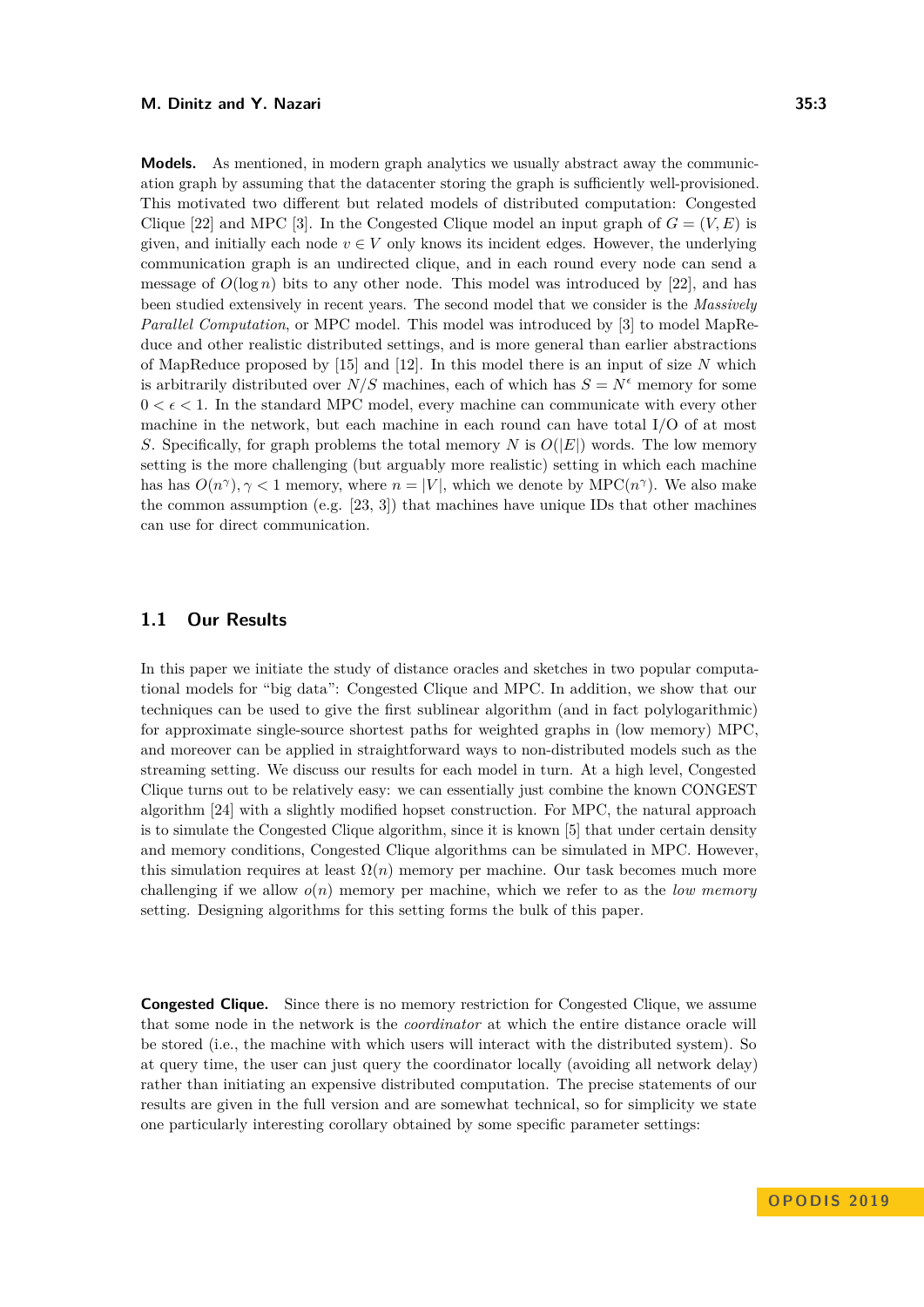#### **35:4 Massively Parallel Approximate Distance Sketches**

▶ **Theorem 1.** *Given a weighted graph*  $G = (V, E, w)$ *, for all*  $k > 2$  *and constant*  $\epsilon > 0$ *, we can construct a distance oracle with stretch*  $(1 + \epsilon)(2k - 1)$ *, (local) query time*  $O(k)$ *, and space*  $O(kn^{1+1/k} \log n)$  *w.h.p. in the Congested Clique model. If*  $k = O(1)$ *, then the number of rounds for preprocessing is*<sup>[1](#page-3-0)</sup>  $\tilde{O}(n^{1/k})$ *, and if*  $k = \Omega(\log n)$  *then the number of rounds is*  $\tilde{O}(\log(n)).$ 

Note that after a limited amount of preprocessing, distance queries can be computed without any network access whatsoever. Moreover, the computational query time is also extremely small, so these queries are extraordinarily efficient in the context of distributed algorithms. As an interesting extension, we show that the message complexity of computing this distance oracle can be reduced by adding an additional preprocessing step of computing a graph spanner.

**MPC.** In Section [3](#page-8-0) we discuss the MPC model, which is the heart of this paper. Since in the MPC model servers have small memory, it is impossible to fit an entire distance oracle at a single server as we did in the Congested Clique. So we instead focus on distance sketches. After the preprocessing algorithm, for each node  $v \in V$ , a distance sketch of size  $O(kn^{1/k} \log n)$  will be stored and mapped to a machine with key *v* (this assumes that the memory at each server is at least  $\Omega(kn^{1/k} \log n)$ , which is reasonable in most settings). This means that after the preprocessing to construct these sketches, only two rounds of communication are needed for for approximating distance queries between a pair of nodes *u* and *v*: one for sending requests for the sketches of *u* and *v* and one for receiving them. We give the following result:

<span id="page-3-2"></span> $\blacktriangleright$  **Theorem [2](#page-3-1).** *Given a weighted graph*  $G = (V, E, w)$  *with polynomial weights*<sup>2</sup> *and parameters*  $\rho \leq \gamma \leq 1, 1/k \leq \rho, 0 < \epsilon < 1$ , we can construct Thorup-Zwick distance sketches with stretch  $(2k-1)(1+\epsilon)$  *and size*  $O(kn^{1/k} \log n)$  *w.h.p. in*  $\tilde{O}(\frac{1}{\gamma} \cdot n^{1/k} \cdot \beta)$  *rounds of MPC*(*n*<sup> $\gamma$ </sup>)*, where*  $\beta = \min(O(\frac{\log n}{\epsilon})^{\log(k)+k}, 2^{\tilde{O}(\sqrt{\log n}}))$ *. In particular, if*  $k = O(1)$  *and*  $\epsilon$  *is a constant, then w.h.p. we require*  $\tilde{O}(n^{1/k})$  *rounds, and if*  $k = \Theta(\log n)$  *then w.h.p. we require*  $2^{\tilde{O}(\sqrt{\log n})}$ *rounds.*

In the above theorem the distance sketches have the same guarantees as the centralized Thorup-Zwick distance oracles. However, in MPC a polynomial round complexity, while possibly of theoretical interest, is generally considered not practical. So we give a different (but related) algorithm which achieves polylogarithmic round complexity, at the price of larger stretch.

<span id="page-3-3"></span> $\blacktriangleright$  **Theorem 3.** *Consider a graph G* = (*V, E*) *where m* =  $\Omega(kn^{1+1/k} \log n)$ *, for any k* > 2. Then there is an algorithm in  $MPC(n^{\gamma})$  (with  $0 < \gamma < 1$ ) that constructs Thorup-*Zwick distance sketches with stretch*  $O(k^2)$  *and size*  $O(kn^{1/k} \log n)$  *and with high probability completes in*  $O(\frac{k}{\gamma} \cdot (\frac{\log n \cdot \log k}{\epsilon})^{\log k + k - 1})$  *rounds.* 

As a side effect of our techniques (which we discuss more in Section [1.2\)](#page-4-0), we immediately get an algorithm for computing approximate single-source shortest paths (SSSP) in the MPC model, which is the problem of finding the (approximate) distances from a source node to all

<span id="page-3-0"></span><sup>&</sup>lt;sup>1</sup> The notation  $\tilde{O}(f(n))$  stands for  $O(f(n) \cdot \text{polylog}(f(n))$ , e.g. it is suppressing polyloglog(*n*) terms in  $2^{\tilde{O}(\log n)}$ .

<span id="page-3-1"></span><sup>2</sup> This assumption can be relaxed using reduction techniques (e.g. from [\[9\]](#page-15-0)) in exchange for extra polylogarithmic factors in the hopbound and construction time.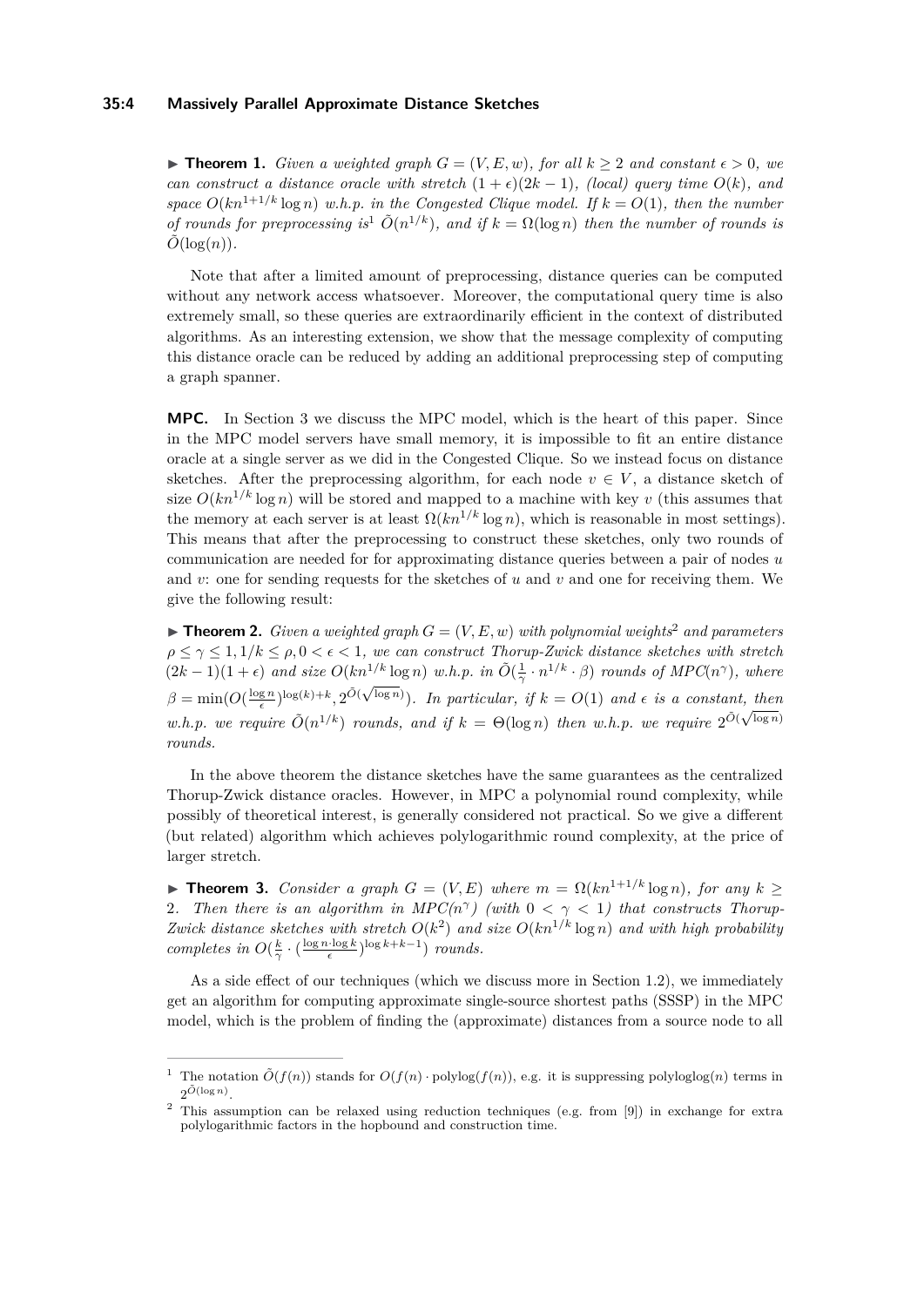other nodes. Unlike in the Congested Clique, there do not seem to be any known nontrivial results for this problem in MPC. We first give an algorithm which computes a  $(1 + \epsilon)$ approximation in  $n^{o(1)}$  time. Then we show that we can compute an  $O(1)$ -approximation in only polylogarithmic time, if we make an additional assumption about the density of the input graph. We will prove the following theorem in Section [3.2:](#page-13-0)

 $\blacktriangleright$  **Theorem 4.** *Given a weighted undirected graph*  $G = (V, E, w)$  *with polynomial weights. a source node*  $s \in V$ , and  $0 < \gamma \leq 1, 0 < \epsilon < 1$  *we can compute*  $(1 + \epsilon)$ -*approximate SSSP w.h.p.* in  $O(\frac{1}{\alpha}) \cdot 2^{\tilde{O}(\sqrt{\log n})}$  *rounds of MPC with*  $\Theta(n^{\gamma})$  *memory per machine. Moreover, if γ*  $|E| \geq \Omega(n^{1+1/k} \log(n))$ , we can compute  $4k(1 + \epsilon)$ -approximate SSSP in  $O(\frac{1}{\gamma} \cdot (\frac{\log n \cdot \log k}{\epsilon})^{\log k + k - 1})$  *rounds of MPC(n<sup>* $\gamma$ *</sup>), where*  $1/k < \gamma \leq 1, k \geq 2$ *. In particular, for*  $k = O(1)$  *the algorithm runs in*  $O(\frac{1}{\gamma} \cdot (\frac{\log n}{\epsilon})^{O(1)})$  *rounds.* 

Note that while the round complexity is polylogarithmic, it may still be somewhat slow for certain applications: an analyst who has to wait polylogarithmic rounds for every distance query would essentially be unable to perform any analysis which depended on large numbers of distance queries. On the other hand, our main results on distance sketches allows us to pay this round complexity only once, for constructing the sketch.

**Streaming.** Finally, we provide an algorithm for constructing distance oracles in the multipass streaming model. This is essentially a side-effect of our main results for Congested Clique and MPC, but we include it for completeness. Our general results can be found in the full version. For the specific settings of constant or logarithmic stretch, we have:

 $\triangleright$  **Corollary 5.** *Given a graph*  $G = (V, E, w)$ *, there exists a streaming algorithm that constructs a Thorup-Zwick distance oracle of stretch*  $(2k-1)(1+\epsilon)$  *of size*  $O(kn^{1+1/k} \log n)$  *w.h.p.* and *expected space*  $O(n^{1+1/k} \cdot \log^2 n)$ *, such that if*  $k = O(1)$ *, w.h.p. we require*  $O(\log^k n)$  passes, and if  $k = \Omega(\log n)$ , w.h.p. we require  $2^{\tilde{O}(\sqrt{\log n})}$  passes.

Note that in case of  $k = \Omega(\log n)$  we are in the so-called *semi-streaming* setting in which the total memory used is  $O(n \cdot \text{polylog } n)$ .

## <span id="page-4-0"></span>**1.2 Our Techniques**

Our main approach is to combine constructions of *hopsets* with efficient distributed constructions of Thorup-Zwick distance oracles/sketches. In particular, Das Sarma et al. [\[24\]](#page-15-6) showed that Thorup-Zwick sketches could be computed in the CONGEST model, but the time depended on the graph diameter. So all that we really need to do is to reduce the diameter of the graph, since any CONGEST algorithm also works in the Congested Clique. This is what hopsets do: we discuss them in more detail in Section [2.2,](#page-6-0) but informally they allow us to reduce the diameter of the graph while preserving distances by adding in a carefully chosen set of weighted "shortcut" edges. Hopset constructions for the Congested Clique were given by Elkin and Neiman [\[9\]](#page-15-0) (and more recently by[\[6\]](#page-15-11)) so for Congested Clique we can essentially just combine result of  $[9]$  (or  $[6]$ ) with  $[24]$  to get our result (modulo a small number of technicalities).

Moving to MPC introduces some significant technical difficulties, particularly when the space per machine is  $o(n)$ . Neither [\[24\]](#page-15-6) nor [\[9\]](#page-15-0) are written with MPC in mind, so we cannot simply "black-box" them as we could (mostly) in the Congested Clique. However, not surprisingly, both [\[24\]](#page-15-6) and [\[9\]](#page-15-0) use as a fundamental primitive a "restricted" version of the classical Bellman-Ford shortest-path algorithm that ends early, and it turns out that implementing this restricted Bellman-Ford is the main (although not the only) technical hurdle in adapting both of them to the MPC model.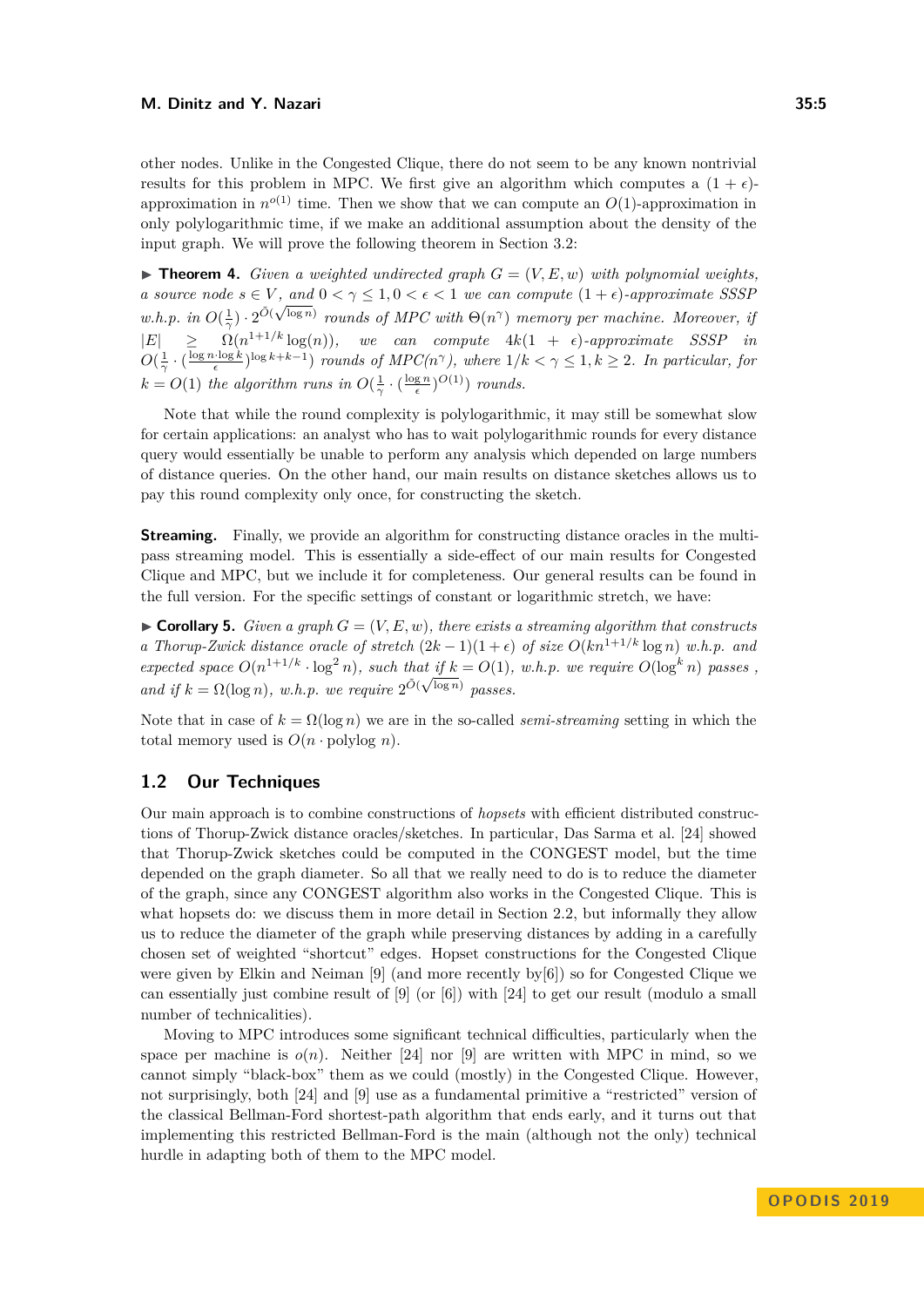## **35:6 Massively Parallel Approximate Distance Sketches**

When implementing restricted Bellman-Ford in low-memory MPC, the main difficulty is that since the memory at each server is  $o(n)$ , a single server cannot "simulate" a node in Bellman-Ford. It takes many machines to store the edges incident on any particular node, so we need to show that it is possible for many machines to simulate a single node in MPC without too much overhead. We show that this is indeed possible: Bellman-Ford and related algorithms can be implemented in low-memory MPC with very little additional overhead. Once we develop this tool, we argue that the hopsets of [\[9\]](#page-15-0) can be constructed in low-memory MPC with essentially the same complexity as in the Congested Clique. Our implementation of Bellman-Ford and this hopset construction, as well as a few other primitives we develop for low-memory MPC (e.g., finding minimum or broadcasting on a range of machines), may be of independent interest.

Even after using hopsets, we would still need polynomial time for constructing constant stretch distance sketches. We overcome this issue and improve the running time using two ideas. First, we show that by relaxing the model to allow small additional total memory (either through extra space per machine or additional machines), we can run our algorithms in polylogarithmic number of rounds. So we just need to argue that there is a way of obtaining extra memory without actually changing the model assumptions. This is our second idea: by constructing a spanner we can sparsify the graph while keeping the memory per machine and number of machines the same. Thus from the perspective of the spanner, it will appear that we do indeed have "extra" memory. The idea of sparsifying the input to obtain extra resources has already proved to be powerful in related contexts (for example, [\[11\]](#page-15-12) recently used spanners to give a work-efficient PRAM metric embedding algorithm). To the best of our knowledge, though, this idea has not yet appeared in the MPC graph algorithms literature.

## **1.3 Related Work**

Distributed constructions of distance oracles and sketches have been studied extensively in the CONGEST model [\[24,](#page-15-6) [17,](#page-15-13) [10\]](#page-15-14). All of these algorithms have running times dependent on the graph diameter, while our algorithms run in time independent of the graph diameter. To the best of our knowledge, constructing distance oracles/sketches has not previously been studied for the Congested Clique or the MPC model. Similarly, hopsets have been used extensively in various models of computation for solving approximate SSSP ([\[14,](#page-15-15) [9\]](#page-15-0)). Our result on hopset construction in low memory MPC also gives the first (approximate) SSSP algorithm in this model for weighted graphs (in Congested Clique there are more results known [\[9,](#page-15-0) [14,](#page-15-15) [4,](#page-14-2) [6\]](#page-15-11), but these do not translate obviously to MPC when there is sublinear memory per machine). In a recent result, [\[6\]](#page-15-11) gave an efficient Congested Clique algorithm that constructs hopsets of size  $\tilde{O}(n^{3/2})$  with hopbound  $O(\log^2(n)/\epsilon)$ . Their hopsets are a special case of hopsets of [\[9\]](#page-15-0). In the full version, we explain how their algorithm applies to our Congested Clique result.

In the PRAM model, shortest path computation is well studied (e.g. [\[8,](#page-15-16) [9\]](#page-15-0)), and it is known that many PRAM algorithms can be simulated in the MPC model ([\[15,](#page-15-8) [12\]](#page-15-9)). However, most of these algorithms use  $\omega(|E|)$  number of processors, in which case the simulations of [\[15\]](#page-15-8) and [\[12\]](#page-15-9) do not directly apply as they assume that the number of processors is at most the input size. As we argue in Section [3.1](#page-11-0) we will still utilize an extension of this simulation. Another recent result for APSP in MapReduce by [\[13\]](#page-15-17) also has the same drawback of using  $\omega(n^2)$  processors. Result of [\[13\]](#page-15-17) is based on matrix multiplication techniques, which are also well-studied in the PRAM model for computing APSP.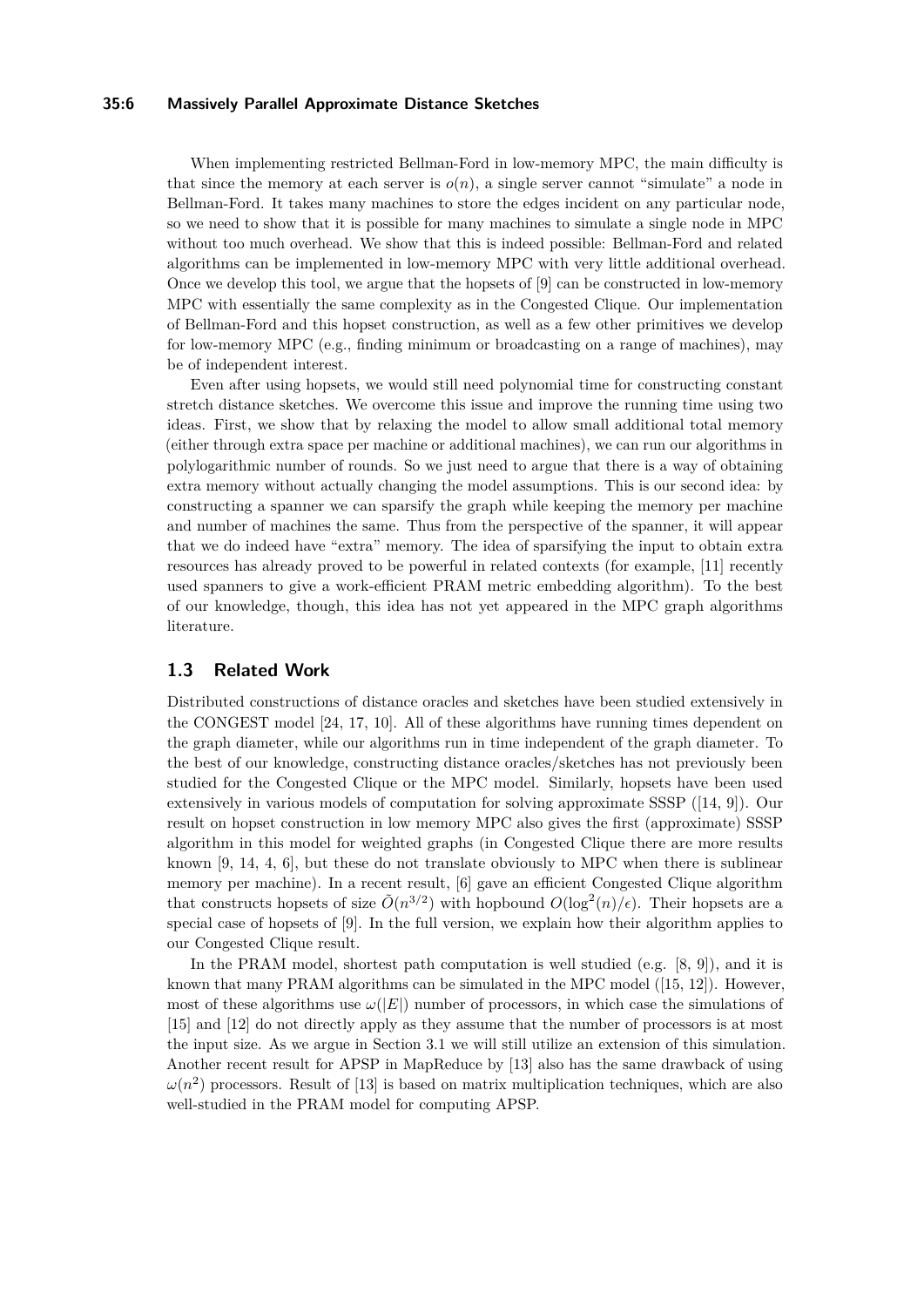Finally, we note that distance problems have also been studied in related models such as the *k*-machine model ([\[16\]](#page-15-18)). In this model [16] shows a low bound of  $\Omega(n/k)$  for computing MST and shortest path trees, where *k* is the number of machines. To the best of our knowledge, the type of distance sketches that we consider here are not studied in the *k*-machine model.

## **2 Preliminaries and Notation**

## **2.1 Notation**

In a given weighted graph  $G = (V, E)$ , we denote the (weighted) distance between a pair of nodes  $u, v \in V$  by  $d_G(u, v)$ . We may drop the subscript *G* when there is no ambiguity. We define the *h hop-restricted* distance between *u* and *v* to be the weight of the shortest path between *u* and *v* that uses at most *h* hops and denote this by  $d^h(u, v)$ .

We will denote the set of neighbors of a node  $v \in V$  by  $N(v)$ . In a weighted graph *G*, we define the *shortest-path diameter* of *G*, denoted by  $\Lambda$ , to be the maximum over all  $u, v \in V$ of the number of edges in the shortest  $u - v$  path (so if the graph is unweighted this is the same as the diameter, but in weighted settings it can be larger than the unweighted diameter). Finally, a *t*-spanner of *G* is simply a subgraph which preserves distances up to a multiplicative *t* factor.

## <span id="page-6-0"></span>**2.2 Algorithmic Building Blocks**

In this section we describe the algorithms of [\[25\]](#page-16-1), [\[24\]](#page-15-6) and [\[9\]](#page-15-0), that we will use in next section.

<span id="page-6-1"></span>**Thorup-Zwick Distance Oracle.** In this section, we briefly describe the centralized construction of the well-known Thorup-Zwick distance oracle [\[25\]](#page-16-1). Given an undirected weighted graph  $G = (V, E, w)$  and  $k > 1$ , in the preprocessing phase of their algorithm they first create a hierarchy of subsets  $A_0, A_1, ..., A_{k_1}$  by sampling from nodes of *V* in the following manner: set  $A_0 = V$ , and for  $1 \leq i \leq k-1$ , add every node  $v \in A_{i-1}$  to the set  $A_i$ independently with probability  $n^{-1/k}$ . Set  $A_k = \emptyset$  and for all  $u \in V$  define  $d(u, A_k) = \infty$ . Let  $B_i(u) = \{w \in A_i : d(u, w) < d(u, A_{i+1})\}$  for all  $u \in V$  and  $0 \le i \le k - 1$ , where  $d(u, A_i)$ is the minimum distance between *u* and a node in the set  $A_i$ , and set  $B(u) = \bigcup_{i=0}^{k-1} B_i(u)$ . We also denote the node that has the minimum distance to *u* among all nodes in  $A_i$  by  $p_i(u)$  and call this the *i*-center of *u*, and so  $d(u, A_i) = d(u, p_i(u))$ . The distance sketch for *u* consists of  ${p_i(u)}_{i=0}^k$ , the set  $B(u)$ , and the corresponding distances between these nodes and *u*. The distance oracle is just the union of the sketches for all  $u \in V$ . Thorup and Zwick showed that this data structure has size  $O(kn^{1+1/k} \log n)$  w.h.p., and access to these sketches is enough for approximating distances between every pair of vertices in  $O(k)$  time with stretch  $2k - 1$ . In all the settings we consider, after preprocessing the distance oracle/sketches, we can *locally* perform the query algorithm of [\[25\]](#page-16-1) in  $O(k)$  time.

Next, we explain a distributed construction of Thorup-Zwick distance *sketches* as described by Das Sarma et al. [\[24\]](#page-15-6) for the CONGEST model. The sampling phase can easily be done in distributed settings. Then for finding  $p_i(v)$ ,  $1 \leq i \leq k$  for all nodes  $v \in V$ , we will do the following: in iteration *i*, define a virtual source node  $s_i$ , and for all nodes in  $u \in A_i$  add an edge between *u* and  $s_i$  where  $w(u, s_i) = 0$ . Then we will only need to run the Bellman-Ford algorithm from  $s_i$ , and after  $O(k\Lambda)$  time every node  $u \in V$  knows  $p_i(u)$  and  $d(u, A_i)$ . Finally, for all  $1 \leq i \leq k$  we need to compute the distance from  $w \in A_i \setminus A_{i+1}$  to all the nodes *v* for which  $w \in B(v)$ . Simply running a distributed Bellman-Ford independently from all the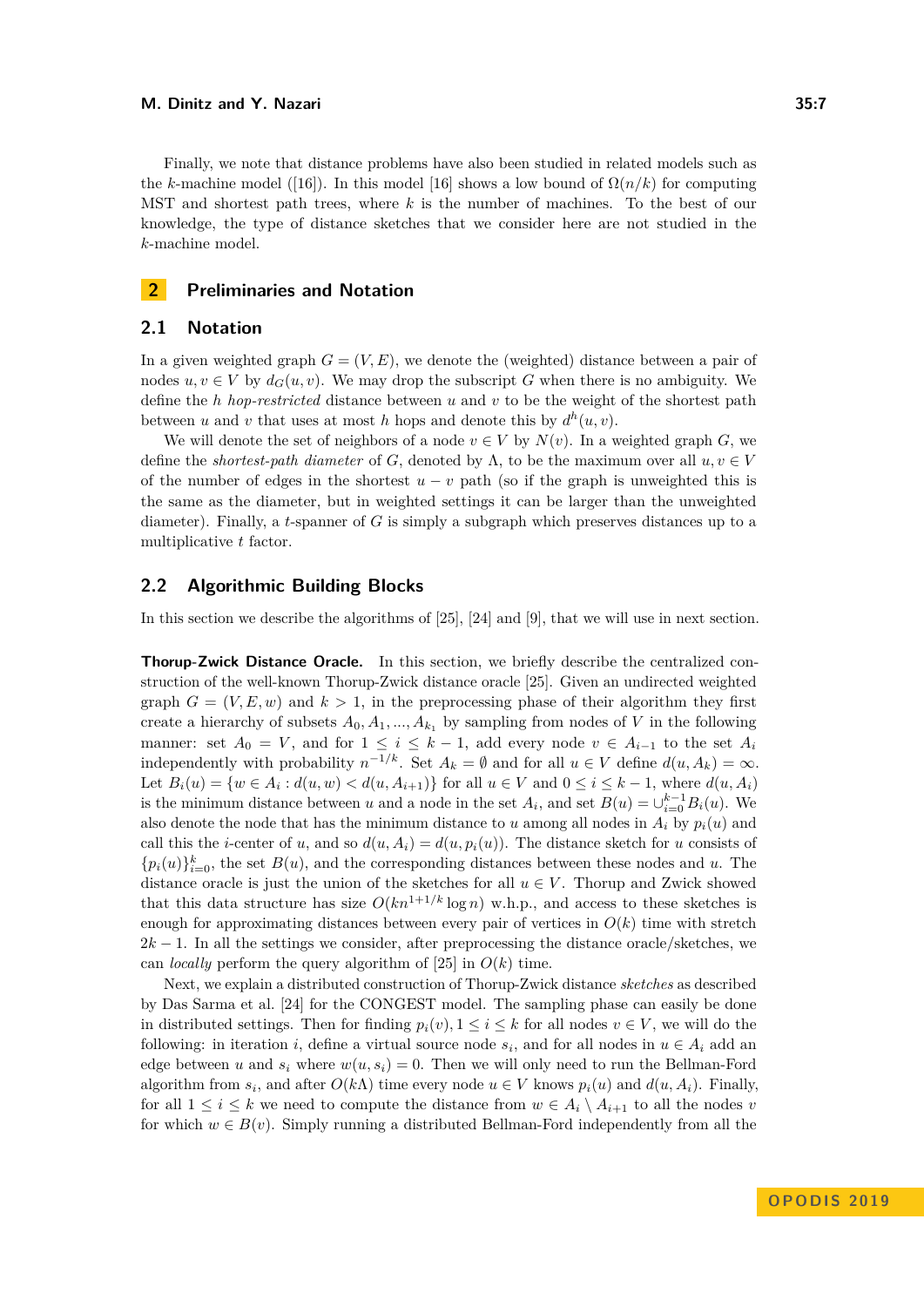### **35:8 Massively Parallel Approximate Distance Sketches**

sources  $w \in A_i \setminus A_{i+1}$  would be slow since due to congestion limit on each edge we cannot run all these in parallel at the same time. However, [\[24\]](#page-15-6) argue that this can be done in  $O(\Lambda \cdot kn^{1/k} \log n)$  rounds in total (w.h.p), since each node *v* needs to forward messages in the runs of Bellman-Ford algorithm for a source *w* only if  $w \in B(v)$ . This means that, roughly speaking, each node *v* participates in  $|B(v)| = O(kn^{1/k} \log n)$  runs of Bellman-Ford. Then by a simple round-robin scheduling scheme they show that running these Bellman-Fords for all sources in  $A_i \setminus A_{i+1}$  can be done in  $O(\Lambda \cdot kn^{1/k} \log n)$  without violating the congestion bound on each edge. For completeness we include a more detailed version of this algorithm in the full version.

**Hopsets.** For parameter  $\epsilon, \beta > 0$ , a graph  $G_H = (V, H, w_H)$  is called a  $(\beta, \epsilon)$ -hopset for the graph *G*, if in graph  $G' = (V, E \cup H, w')$  obtained by adding edges of  $G_H$ , we have  $d_G(u, v) \le d_{G'}^{\beta}(u, v) \le (1 + \epsilon) d_G(u, v)$  for every pair  $u, v \in V$  of vertices. The parameter  $\beta$  is called the *hopbound* of the hopset.

We first give a high level overview of the (sequential) hopset construction of [\[9\]](#page-15-0) here. In their algorithm, they consider each distance scale  $(2^k, 2^{k+1}]$ ,  $k = 0, 1, 2, ...$  separately. For a fixed distance scale  $(2^k, 2^{k+1}]$  the algorithm consists of a set of *superclustering*, and *interconnection* phases. Initially, the set of clusters is  $\mathcal{P} = \{\{v\}_{v \in V}\}\$ . Each cluster in  $C \in \mathcal{P}$ has a cluster center which we denote by  $r_C$ . The algorithm uses a sequence  $\delta_1, \delta_2, \dots$  of distance thresholds and a sequence  $\deg_1, \deg_2, \dots$  of degree thresholds that determines the sampling probability of clusters. At the *i*-th iteration, every cluster  $C \in \mathcal{P}$  is sampled with probability  $1/\deg_i$ . Let  $S_i$  denote the set of sampled clusters. Now a single shortest-path exploration of depth  $\delta_i$  (weighted) from the set of centers of sampled clusters  $R = \{r_C \mid C \in S_i\}$  is performed. Let  $C' \in \mathcal{P} \setminus S_i$  be a cluster whose center  $r_{C'}$  was reached by the exploration and let  $r_C$  be the center in *R* closest to  $r'_C$ . An edge  $(r_C, r_{C'})$  with weight  $d_G(r_C, r_{C'})$  is then added to the hopset. A supercluster  $\hat{C}$  with center  $r_{\hat{C}} = r_C$  is now created that contains all the vertices of  $C$  and the clusters  $C'$  for which a hopset edge was added. In the next stage of iteration *i*, all clusters within distance  $\delta_i/2$  of each other that have not been superclustered at iteration *i* will be interconnected. In other words, a *separate* exploration of depth  $\frac{\delta_i}{2}$  is performed from each such cluster center  $r_C$  and if center of cluster  $C'$  is reached, an edge  $(r_C, r_C')$  with weight  $d_G(r_C, r_{C'})$  will be also added to the hopset. The final phase of their algorithm only consists of the interconnection phase. We denote the hopset edges added for distance scale  $(2^k, 2^{k+1}]$  by  $H_k$ . For completeness, we review this algorithm in more detail and explain the exact parameters in the full version.

One important property of this hopset construction (proved in Lemma 3.3 of [\[9\]](#page-15-0)) that we will need for our analysis in Section [3\)](#page-8-0) is the following:

<span id="page-7-0"></span>**Example 6** ([\[9\]](#page-15-0)). In the *i*-th iteration of a given distance scale  $(2^k, 2^{k+1}]$ , for each node  $v \in V$ , w.h.p. the number of explorations of interconnection phase that visit v is at most *O*(*deg<sup>i</sup>* · log *n*)*, where deg<sup>i</sup> is the sampling probability of the superclustering phase.*

Now we turn our attention to efficient construction of hopsets in distributed settings also proposed by [\[9\]](#page-15-0). Note that each superclustering phase can be performed by a distributed Bellman-Ford exploration of depth  $\delta_i$ . For an interconnection phase, a separate distributed Bellman-Ford explorations of depth  $\delta_i/2$  from cluster centers is performed. These Bellman-Ford algorithms can easily be implemented sequentially, however, in distributed settings,  $O(n)$  rounds may be needed for each of the explorations of the larger scales. To overcome this issue, [\[9\]](#page-15-0) propose to use the hopsets  $\bigcup_{\log \beta - 1 < j \leq k-1} H_j$ , for constructing hopset edges  $H_k$ . More precisely, they observe that for any pair of nodes with distance less than  $2^{k+1}$ ,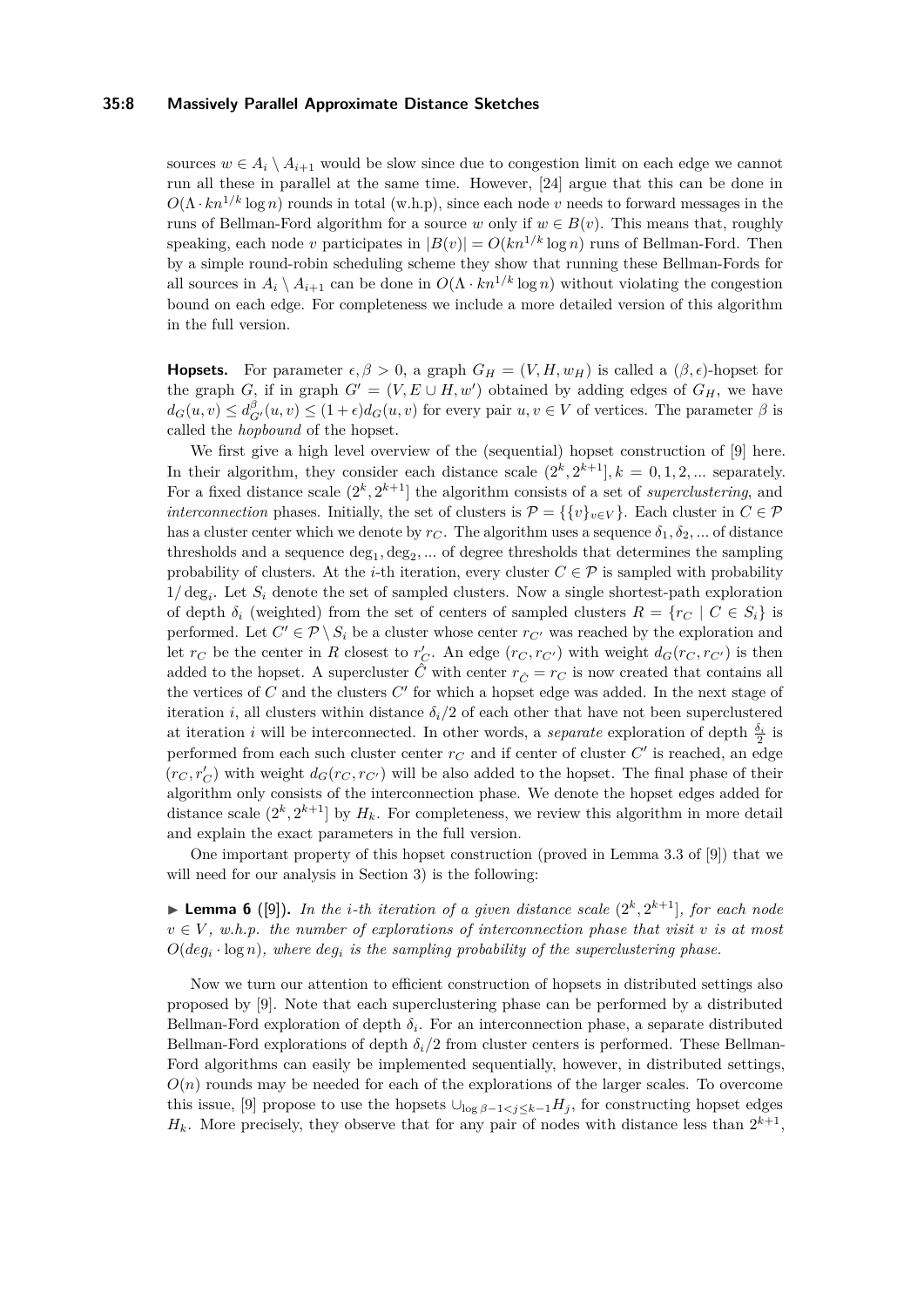hopsets  $\bigcup_{\log \beta - 1 < j \leq k-1} H_j$  provide a  $(1 + \epsilon)$ -stretch approximate shortest path with  $2\beta + 1$ hops between these pair of nodes. In other words, it is enough to run each Bellman-Ford exploration only for  $O(\beta)$  rounds.

## <span id="page-8-0"></span>**3 Distance Sketches in Massively Parallel Computation Model**

In this section we will focus on the MPC model. First we provide MPC algorithms for constructing distance sketches that have the same guarantees (with respect to the stretch/size tradeoff) as the centralized construction of Thorup-Zwick that run in polynomial (or slightly subpolynomial) time. Then in Section [3.1](#page-11-0) we show how we can bring down the running time to polylogarithmic in exchange for a loss in accuracy.

First, we note that it is known from [\[5\]](#page-14-1) that for *dense graphs* with  $O(n^2)$  edges every Congested Clique algorithm (in which nodes use local memory of  $O(n)$ ) can be implemented in the MPC(*n*) model. Therefore, when memory per machine is  $\Omega(n)$  and the graph is dense all our Congested Clique results also hold, except that we store the distance sketches rather than a central distance oracle. The more interesting case is when memory per machine is strictly sublinear in *n*. For the rest of this section we will turn our attention to the case where the memory is  $n^{\gamma}$ , where  $0 < \gamma \ge 1$  (i.e., strictly sublinear). For simplicity we assume that we can store the sketches in a single machine. Namely, we require  $\tilde{O}(n^{1/k})$  memory per machine for stretch  $O(k)$  distance sketches. This assumption can be relaxed (and in exchange the query algorithm will take  $O(k)$  rounds instead of 2 rounds).

One main subroutine that we need is the *restricted Bellman-Ford* algorithm. We then need to run many instances of this algorithm in parallel and handle other technicalities both for constructing hopsets, and then the distance sketches. First, we require following subroutines that will allow us to simulate one round of Bellman-Ford in  $\text{MPC}(n^{\gamma})$ :

**Sorting [\[12\]](#page-15-9)**. Given a set of *N* comparable items, the goal is to have the items sorted on the output machines, i.e. the output machine with smaller ID holds smaller items.

**Indexing [\[1\]](#page-14-3)**. Suppose we have sets  $S_1, S_2, ..., S_k$  of N items stored in the system. The goal is to compute a mapping *f* such that  $\forall i \in [k], x \in S_i$ , *x* is the  $f(S_i, x)$ -th element of  $S_i$ . After running this algorithm the tuple  $(x, f(S_i, x))$  is stored in the machine that stores x.

**Find Minimum (***x, y***).** Finds the minimum of *N* values stored over a contiguous set of machines given ID  $x$  of the first machine and ID  $y$  of the last machine.

**Broadcast**  $(b, x, y)$ . Broadcasts a message *b* to a contiguous group of machines given ID *x* of the first machine and ID *y* of the last machine.

The sorting and indexing subroutines can be performed in  $O(1/\gamma)$  rounds of MPC( $n^{\gamma}$ ) ([\[1,](#page-14-3) [12\]](#page-15-9)). We argue that we can solve the Find Minimum and Broadcast problems also in  $O(1/\gamma)$  rounds of MPC( $N^{\gamma}$ ) in the following theorem. At a high-level we use an *implicit* aggregation tree of depth  $O(\log_{N^{\gamma}} N) = \frac{1}{\gamma}$ .

<span id="page-8-1"></span> $\triangleright$  **Theorem 7.** *Given N items over a contiguous range of machines x to y*, *subroutines Find Minimum*(*x, y*) *can be implemented in*  $O(1/\gamma)$  *rounds of MPC*( $N^{\gamma}$ ). Moreover, the *subroutine Broadcast* $(x, y)$  *can also be implemented in*  $O(1/\gamma)$  *rounds of MPC*( $N^{\gamma}$ ).

**Proof.** We will first define a rooted *aggregation tree* T with branching factor *N<sup>γ</sup>* where the machines  $M_x, ..., M_y$  are placed at the leaves (here  $M_x$  denotes the machine with ID *x*). W.l.o.g assume that the machines in this range have increasing and sequential IDs. Note that we don't need to store this tree explicitly, and we only need each node to know its parent. Consider level  $\ell$  of the tree (leaves have  $\ell = 0$ ). Each node in this level is a machine associated with the label  $\ell$ . For each node in level  $\ell - 1$  that has the *i*-th machine in its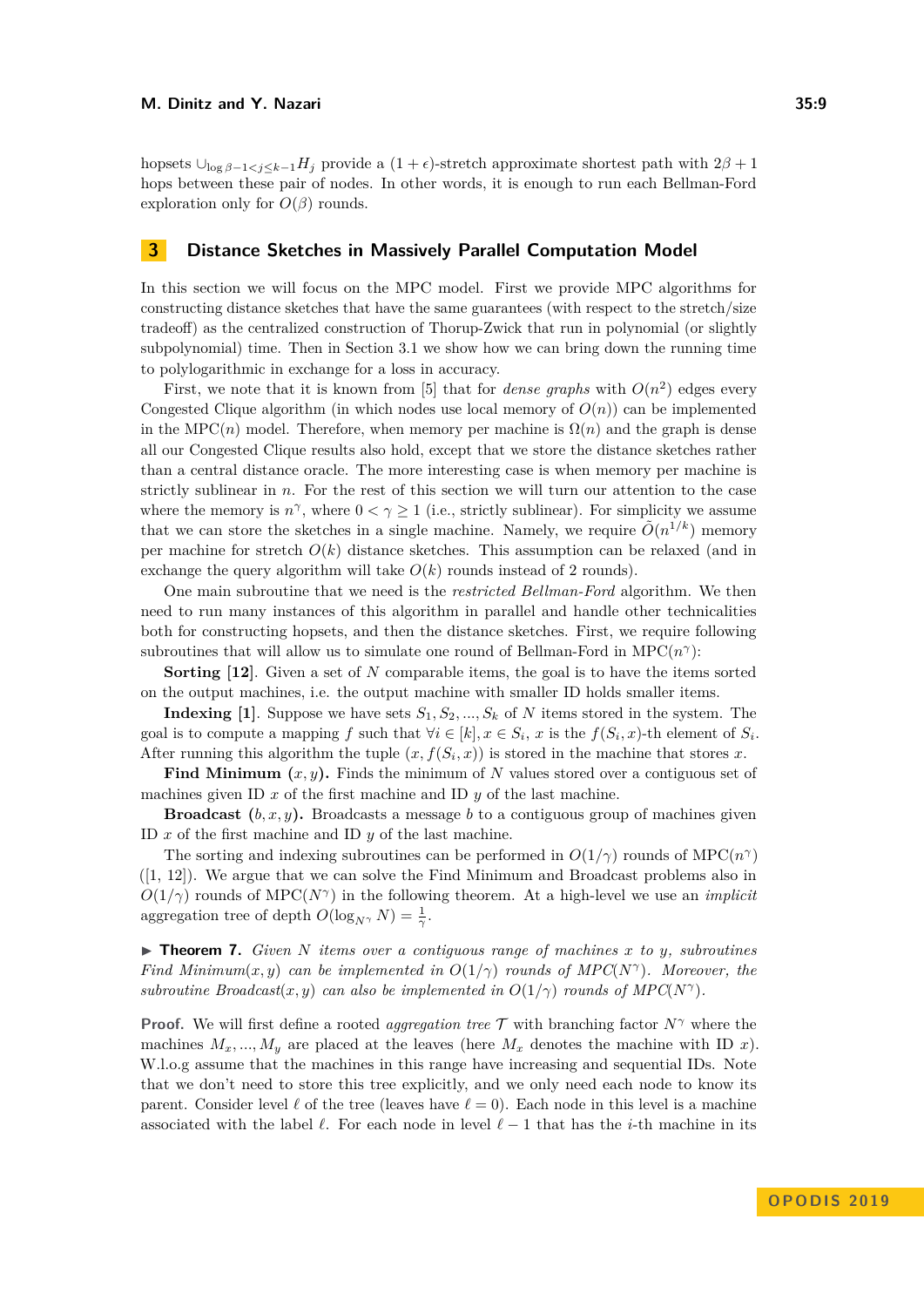### **35:10 Massively Parallel Approximate Distance Sketches**

subtree, we set as its parent  $M_{p(i,\ell)}$  where  $p(i,\ell) = x + \lfloor \frac{i}{N^{\ell}} \rfloor$ . Thus each machine can compute its parent given the label  $\ell$ . Similarly, each machine can compute the indices of its children (as a range). In other words, at each level  $\ell$ , we assign each group of  $N^{\gamma}$  nodes of this tree to a parent node at level  $\ell + 1$ .

The algorithm Find Minimum proceeds as follows: at each round  $\ell$ , each machine first computes minimum over its the values it knows, and then sends the outcome to the parent machine. Finally, the minimum will be computed and stored at the root machine, which may forward the value to another destination. The algorithm Broadcast will similarly use an aggregation tree, but this time it routes the message top-down. First message *b* is sent to the first machine  $M_x$ , and then starting from  $M_x$  in each round any machine that receives message *b* sends this value to all of its children, which can be determined from the machine's ID and *y*. Eventually all the machines at the leaves will receive *b*. The number of rounds each of these subroutines take are the height of the aggregation tree which is  $O(\log_{N^{\gamma}} N) = \frac{1}{\gamma}$ .

Running the (restricted) Bellman-Ford algorithm in MPC is not as straightforward as it is in the Congested Clique. One challenge is that for high-degree nodes, the edges corresponding to a single node are distributed over a set of machines. Therefore, for each round of Bellman-Ford these machines must communicate for computing and updating the distance estimates. Another hurdle is the fact that since nodes have different degrees, we do not have the range in which edges corresponding to a given node are stored a priori. To overcome these challenges we need to use the described subroutines, and for that we need to perform some preprocessing to append each edge with a tuple that we will describe shortly.

We will show how we can create and maintain the following setting: Given a graph  $G = (V, E)$ , the goal is to store all the edges incident to each node *v* in a contiguous group of machines, which we denote by  $M(v)$ . More precisely, let  $M_1, ..., M_P$ , where  $P = O(\frac{m}{n^{\gamma}})$ , be the list of machines ordered by their ID, and let  $v_1, ..., v_n$  be the list of vertices sorted by their ID.  $M(v_i)$  consists of the *i*-th smallest contiguous group of machines, such that  $|M(v_i)| = \lceil \frac{\deg(v_i)}{n^{\gamma}} \rceil.$ 

Throughout the algorithm, let  $M_{(u,v)}$  denote the machine that stores the edge  $(u, v)$ . Also, for all  $u \in V$ , let  $r_u$  be the first machine in  $M(u)$ , and for any edge  $(u, v) \in E$  let  $i<sub>u</sub>(v)$  be the index of  $(u, v)$  (based on the lexicographic order) among all the edges incident to *v*. We need to compute and store the following information at  $M_{(u,v)}$ : deg(*u*), deg(*v*),  $r_u, r_v, i_u, i_v$  (here by storing  $r_u$  we mean ID of  $r_u$ , and for simplicity we refer to  $i_u(v)$  as *i*<sub>*u*</sub>). We first explain how these labels can be computed for all edges in  $O(\frac{1}{\gamma})$  rounds in the following lemma.

<span id="page-9-0"></span>**Lemma 8.** Let  $M_{(u,v)}$  be the machine that stores a given edge  $(u, v)$ . We can create tuples of the form  $((u, v), deg(u), deg(v), r_u, r_v, i_u, i_v)$ , stored at  $M_{(u,v)}$  for all edges in  $O(\frac{1}{\gamma})$  rounds *in MPC*( $n^{\gamma}$ ), where  $\gamma < 1$ *.* 

**Proof.** Let  $N(v)$  be the set of edges incident on node v. Without loss of generality, let us assume that both tuples of form  $(u, v)$  and  $(v, u)$  are present in the system for each edge and we assume  $(u, v) \in N(u)$  and  $(v, u) \in N(v)$  (note that the graph is still undirected). First, we use the indexing subroutine of [\[1\]](#page-14-3) on the sets  $\{N(v)\}_{v\in V}$  to store index  $i_u$  at  $M_{(u,v)}$  and index  $i_v$  at  $M_{(v,u)}$ . After this step tuples of form  $((u, v), w(u, v), i_u)$  are stored at  $M_{(u,v)}$ .

Then we sort the tuples based on edge IDs lexicographically, using sorting algorithm proposed in [\[12\]](#page-15-9). This will result in the setting described above in which edges incident to each node *u* are stored in a contiguous group of machines  $M(u)$ . Now in order to compute  $deg(u)$ , machines will check whether they are the last machine in  $M(u)$  either by scanning their local memory or communicating with the next machine. Then the last machine in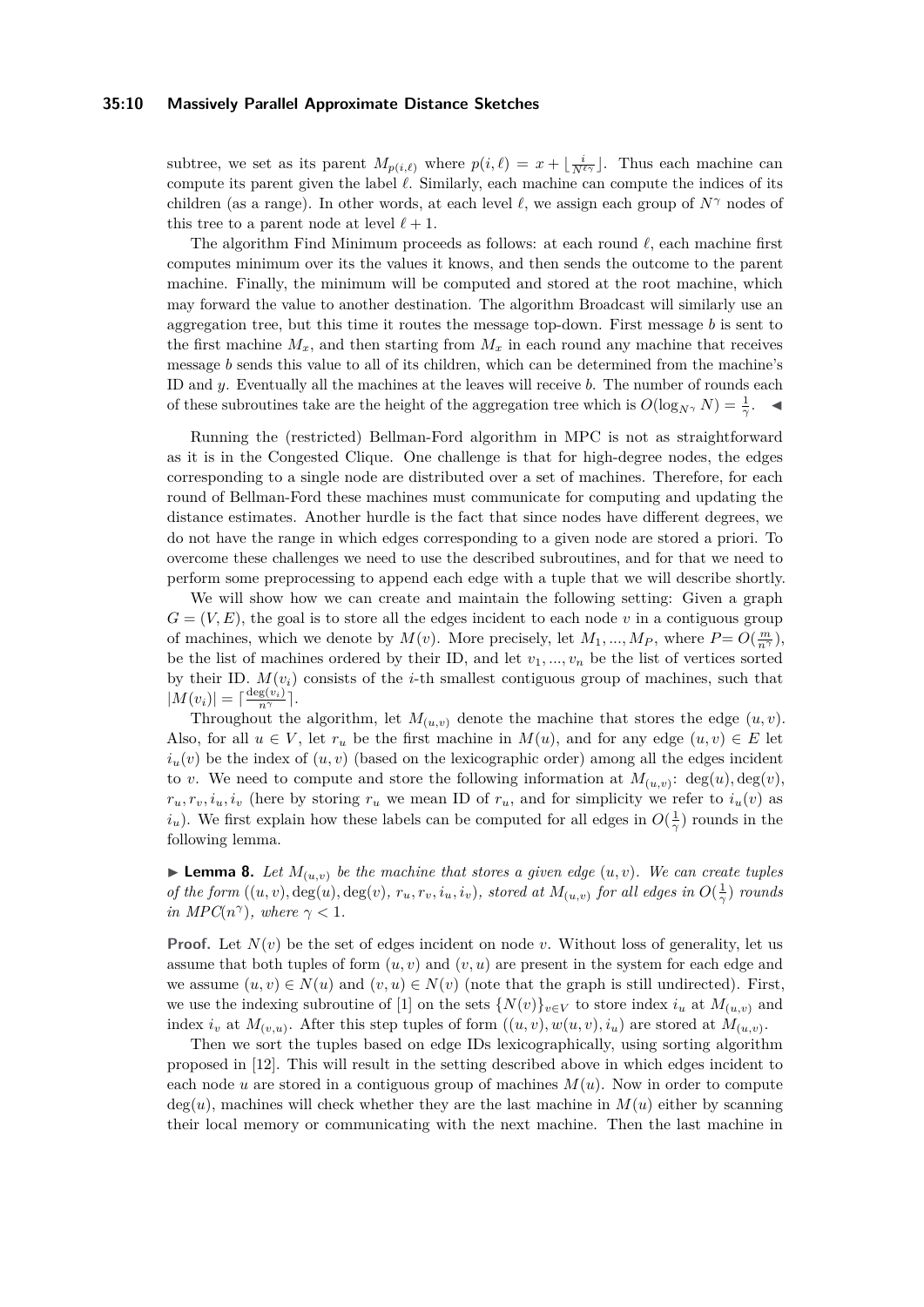$M(u)$  sets deg(*u*) to the maximum index  $i<sub>u</sub>$ , it holds. This machine can also compute  $r<sub>u</sub>$ , ID of the first machine in  $M(u)$  (using deg(*u*)), and then broadcasts deg(*u*) and  $r_u$  to all machines in  $M(u)$ . At the end of these computations, each tuple  $((u, v), w(u, v), i_u)$  will be replaced by the tuple  $((u, v), w(u, v), r_u, i_u, \deg(u))$ . Next, we sort these tuples again but this time based on the ID of the smallest endpoint. In other words, for each edge  $(u, v) \in E$ , both tuples  $((u, v), w(u, v), i_u, \deg(u))$  and  $((v, u), w(v, u), i_v, \deg(v))$  will be at the same machine. Now we can easily merge these two tuples to create tuples of form  $((u, v), w(u, v), i_u, i_v, \deg(u), \deg(v)).$ 

After computing the tuples, we use the sorting subroutine again to redistribute the edges into the initial setting of having contiguous group of machines  $M(u)$  for all  $u \in V$ . After these preprocessing steps, we are ready to perform updates required for the restricted Bellman-Ford algorithm. A summary of this algorithm is presented in Algorithm [1.](#page-10-0)

**Algorithm 1** Restricted Bellman-Ford in  $\text{MPC}(n^{\gamma})$ .

<span id="page-10-0"></span>**Input** : Graph  $G = (V, E)$  distributed among machines  $M_1, ..., M_P$  and source *s*. **Output :** *h*-hop restricted distances from the source *s* to all nodes  $u \in V$ ,  $d^h(s, v)$ .

- **1** Create the tuple  $((u, v), i_u, i_v, r_u, r_v, \deg(u), \deg(v))$  at  $M_{(u, v)}$  for each edge  $(u, v) \in E$  (by Lemma [8\)](#page-9-0).
- **<sup>2</sup>** Sort the edges lexicographically so that edges incident to *v* are stored in a contiguous group of machines  $M(v)$  (by [\[12\]](#page-15-9)).
- **<sup>3</sup> for** *i* = 0 *to h* **do**
- **<sup>4</sup> for** *v* ∈ *V* **do**
- **5** Compute  $\hat{d}(s, v)$  by finding (using Theorem [7](#page-8-1) min<sub>u∈N(*v*)</sub>  $\hat{d}(s, u) + w(u, v)$ ).
- **6** Broadcast updated distances to everyone in  $M(v)$  (also by Theorem [7\)](#page-8-1).
- **7** Each machine in  $M_{(v,u)}$  sends  $\hat{d}(s, v)$  to  $M_{(u,v)}$  (located at  $r_u + \lfloor \frac{i_u}{n^{\gamma}} \rfloor$ ).

<span id="page-10-1"></span>**Figure 10.** *Given a graph*  $G = (V, E)$  *and a source node*  $s \in V$  *the restricted Bellman-Ford algorithm (Algorithm [1\)](#page-10-0) computes distances*  $d^h(s, v)$  *for all*  $v \in V$  *in*  $O(\frac{h}{\gamma})$  *rounds of*  $MPC(n^{\gamma})$ .

**Proof.** After storing the tuples  $(i_u, i_v, r_u, r_v, \deg(u), \deg(v))$  at  $M_{(u,v)}$  for each  $(u, v) \in E$ , the restricted Bellman-Ford algorithm proceeds as follows: in each round, for each node *v*, we first find the minimum distance estimate for *v* and send it to  $r_v$ . Then  $r_v$  will broadcast the minimum distance found to all the machines in  $M(v)$ . By Theorem [7](#page-8-1) both of these operations take  $O(1/\gamma)$  rounds. Then for each  $(v, u) \in N(v)$ ,  $M_{(v, u)}$  sends the updated distance directly to  $M_{(u,v)}$ , which islocated at index  $r_u + \lfloor \frac{i_u}{n^{\gamma}} \rfloor$ . All the operations for each of the *h* iterations of Bellman-Ford take  $O(1/\gamma)$  rounds.

We now need to argue that hopsets of [\[9\]](#page-15-0) can be constructed in  $\text{MPC}(n^{\gamma})$ . We show this in the following theorem. Here we assume that the weights are polynomial in *n*, which is not unrealistic since in MPC the total memory is assumed to be  $\tilde{O}(m)$  bits.

<span id="page-10-2"></span>**Find 10.** For any graph  $G = (V, E, w)$  with *n* vertices, and parameters  $\rho \le \gamma \le 1, 1 \le$  $\kappa \leq (\log n)/4, 1/2 > \rho \geq 1/\kappa$  *and*  $0 < \epsilon < 1$ *, there is an algorithm in MPC*(*n*<sup> $\gamma$ </sup>) *model that computes a*  $(\beta, \epsilon)$ -hopset with expected size  $O(n^{1+\frac{1}{\kappa}} \log n)$  *in*  $O(\frac{n^{\rho}}{n})$  $\frac{n^{\rho}}{\rho} \cdot \log^2 n \cdot \beta$ ) *rounds whp*,  $where \ \beta = O((\frac{\log n}{\epsilon} \cdot (\log \kappa + 1/\rho))^{\log \kappa + \frac{1}{\rho}}).$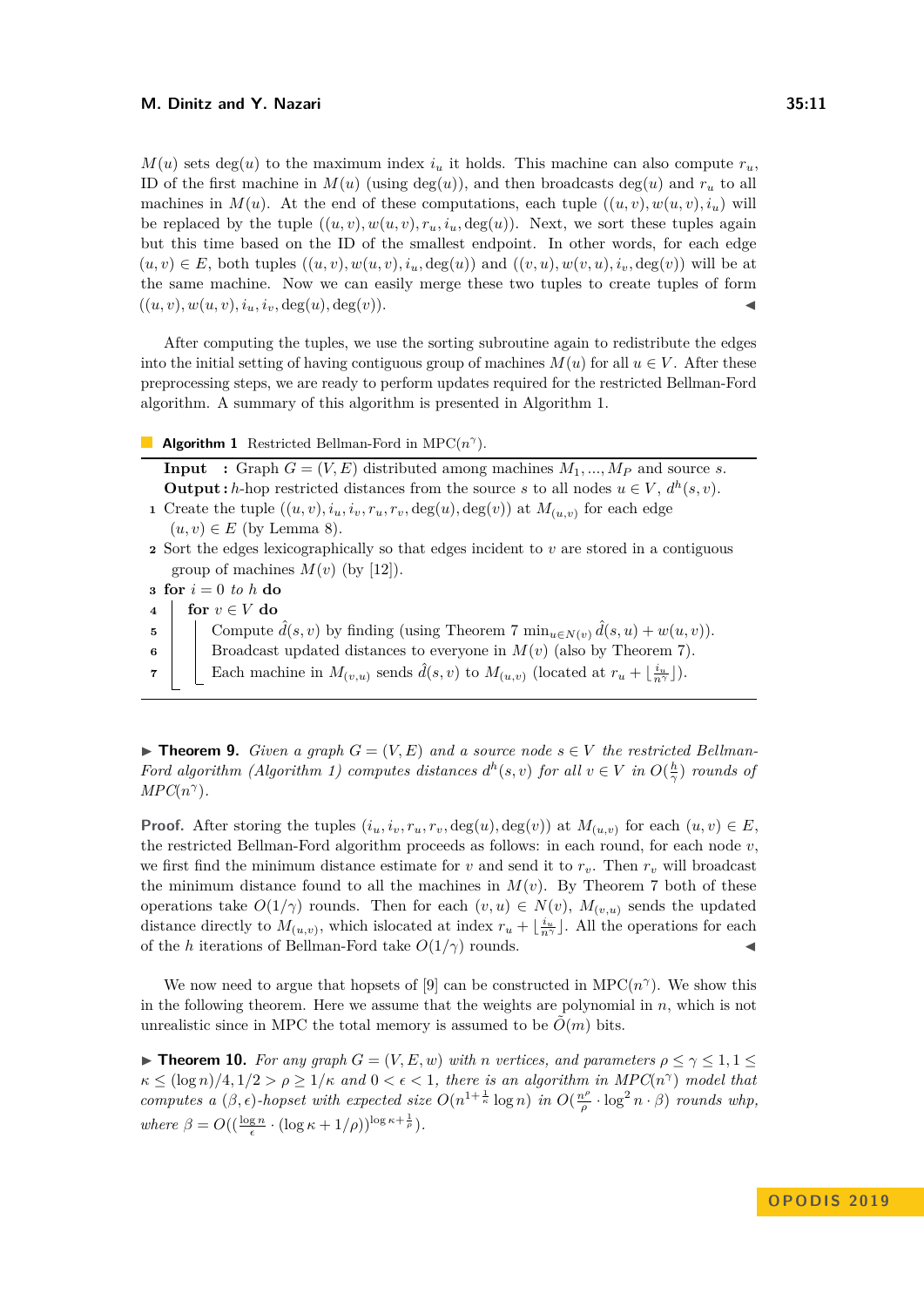### **35:12 Massively Parallel Approximate Distance Sketches**

**Proof.** The distributed implementation of this algorithm just performs multiple restricted Bellman-Ford algorithms in each phase. Recall also that it is enough to run each of the Bellman-Ford instances only for  $O(\beta)$  rounds, by using the fact that for constructing hopset edges  $H_k$  for a distance scale of  $(2^k, 2^{k+1}]$ , the hopsets  $\cup_{\log \beta - 1 < j \leq k-1} H_j$  can be used recursively.

Each round of a single Bellman-Ford algorithm can be simulated in  $O(\frac{1}{\gamma})$  rounds of  $MPC(n^{\gamma})$  by running the algorithm of Theorem [9](#page-10-1) on each node, whose edges may be distributed over multiple machines. Hence each superclustering phase can be performed in  $O(\frac{\beta}{\gamma})$  rounds. But at each interconnection phase multiple separate Bellman-Fords will run from each cluster center remaining. Thus we need to argue that these runs of Bellman-Ford will not violate the memory (and IO memory) limit of each machine. This can be shown using Lemma [6,](#page-7-0) which states that for each vetex  $v \in V$ , w.h.p. the number of explorations of interconnection phase that visit *v* is at most  $O(\deg_i \cdot \log n)$ . In other words, each node only forwards messages to at most  $O(\deg_i \cdot \log n)$  in each depth  $\delta_i/2$  Bellman-Ford explorations performed for an interconnection phase. Moreover, the parameters of their construction is set so that  $\deg_i = O(n^{\rho})$  throughout the algorithm. Hence, each node  $v \in V$  need to store and forward distance estimates corresponding to at most  $O(n^{\rho} \log n)$  sources for  $O(\log(\kappa \rho) + \frac{1}{\rho})$ iterations, and each Bellman-Ford runs for  $O(\beta)$  rounds. These separate Bellman-Ford runs can be pipelined. Overall, all of the Bellman-Ford explorations can be implemented in  $O(\frac{\beta}{\gamma} \cdot n^{\rho})$  $\log n$ ).

We can now construct a hopset first and then run the distributed variant of the algorithm in Section [2.2](#page-6-1) due to [\[24\]](#page-15-6) for constructing the distance sketches on the new graph. The sketch of a given node *v* can be stored at a machine in *M*(*v*).

**Proof of Theorem [2.](#page-3-2)** After constructing a  $(\beta, \epsilon)$ -hopset (by setting  $\kappa = k$ ), we store the edges added to each node *v* by redistributing them among machines  $M(v)$  that simulate *v*. Let  $G' = (V, E \cup H, w')$  be the graph obtained by adding hopset edges. For constructing distance sketches with stretch  $2k - 1$ , we run the algorithm of [\[24\]](#page-15-6) on *G'*. We run the restricted Bellman-Ford algorithm (Algorithm [1\)](#page-10-0) in  $O(\frac{\beta}{\gamma})$  rounds. Overall,  $O(\frac{\beta n^{\rho} \log^2 n}{\rho \gamma})$ rounds are needed for the hopset construction (by Theorem [10\)](#page-10-2), and  $O(kn^{1/k} \log n \cdot \frac{\beta}{\gamma})$ rounds for building the distance sketches on *G'*. In case  $k = O(1)$  we set  $\rho = 1/\kappa$ , and  $\kappa = k$  to get  $\beta = O(1)$  and total running time  $\tilde{O}(n^{1/k})$ . In case  $k = \Theta(\log n)$ , we will set  $1/\kappa = \rho = \sqrt{\frac{\log \log n}{\log n}}$ . January 1980, and the contract of the contract of the contract of the contract of

## <span id="page-11-0"></span>**3.1 Polylogarithmic Round Complexity**

In this section we describe how we can modify our algorithm to run in a polylogarithmic number of rounds in exchange for increasing the stretch. We do this by first constructing a spanner, which sparsifies the graph ("shrinking" the input) and thus allows us to act as if we have "extra" total space. It turns out that this extra space is incredibly powerful, and will let us build distance sketches in polylogarithmic time. But in the end we have to pay for both the stretch of the spanner and the stretch of the sketch, so we only achieve stretch  $O(k^2)$  rather than stretch  $2k-1$  for sketches of size  $\tilde{O}(n^{1/k})$ .

There are intuitively two reasons why this extra space is so helpful. First, in MPC having extra space (or extra machines) is equivalent to having larger total communication bandwidth. This intuitively allows us to speed up the main construction algorithm by running the Bellman-Ford algorithms "in parallel". There are some technical details but it is not surprising that extra bandwidth is helpful.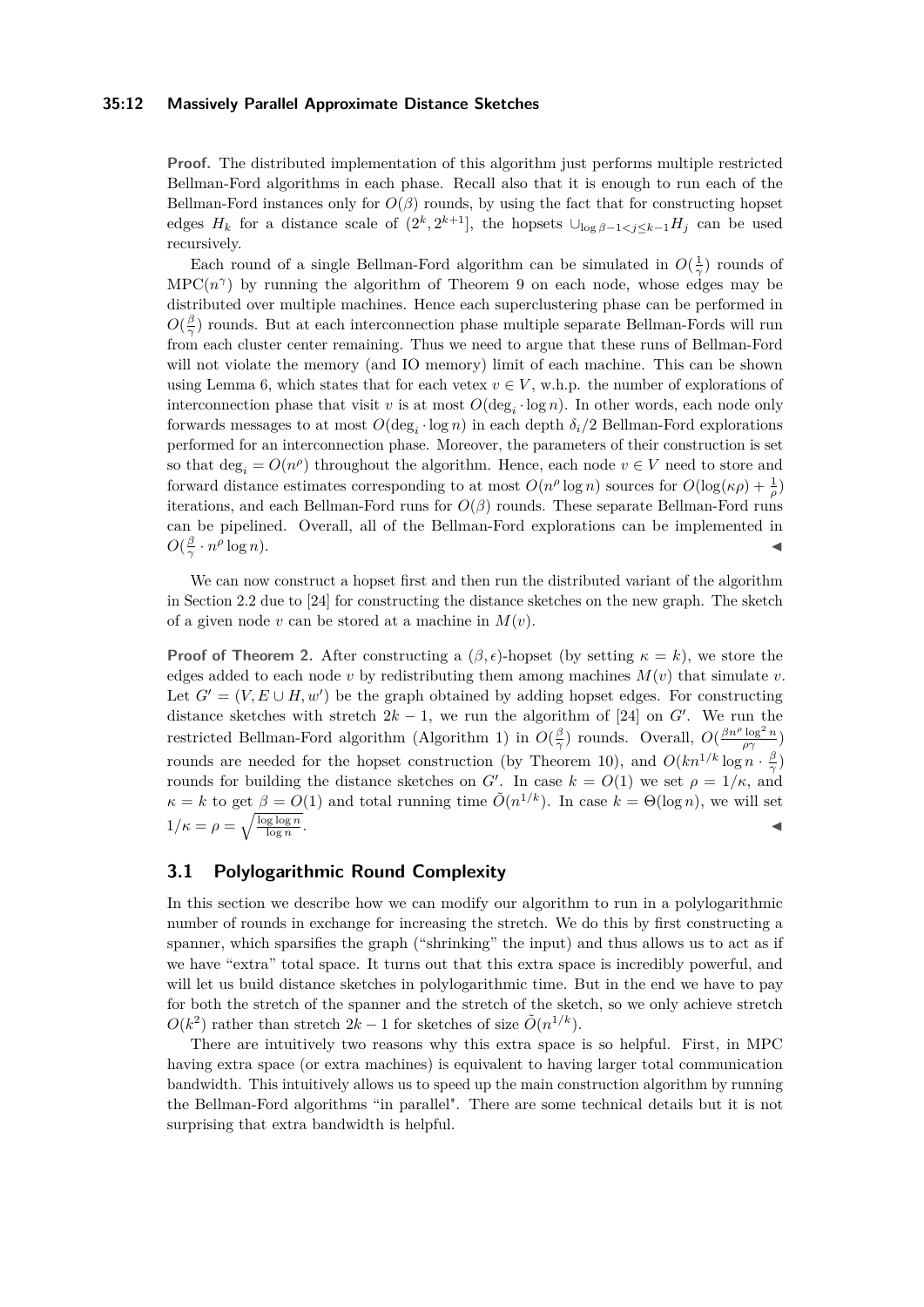The second reason why extra space is helpful is less obvious. Goodrich et al. [\[12\]](#page-15-9) gave a powerful simulation argument, showing that PRAM algorithms can be efficiently simulated in MPC as long as the total number of processors used and the total space used by the PRAM algorithm are bounded by the size of the input. This is a very useful theorem, but the requirement that the number of processors is only the size of the input is very restrictive. For example, the state of the art PRAM algorithms for constructing hopsets use  $\Omega(mn^{\rho})$ processors rather than  $O(m)$  (for some value  $\rho$  determined by the parameters of the hopset). It turns out to be easy to extend [\[12\]](#page-15-9) to show that if we have extra total space, we can use that extra space and communication to simulate PRAM algorithms that use slightly more processors or space. Thus by using a spanner first to sparsify the input, we give ourselves extra space and thus the ability to efficiently simulate a wider class of PRAM algorithms (hopsets in particular).

**MPC with Extra Space.** First we define a variant of MPC with extra machines (and thus extra space) denoted by  $\text{MPC}(S, S')$  where *S* is memory per machine, the number of machines is  $\Theta(\frac{mS'}{S})$  and *m* is the total input size. This also implies the total memory available is  $\Theta(mS')$  rather than  $\Theta(m)$ . We are first going to analyze our algorithm in this variant of MPC, and then switch back to the standard setting.

In [\[12\]](#page-15-9) it was shown that with a small overhead PRAM algorithms can be simulated in MPC under certain assumptions on the number of processors and the memory used. We use a simple extension of their result for our new MPC variant.

<span id="page-12-1"></span>**Findmer 11.** *Given a PRAM algorithm using*  $P = O(m\alpha)$  *processors that runs in time* T, and uses  $O(m\alpha)$  *total memory at any time, this algorithm can be simulated in*  $O(\mathcal{T}/\gamma)$ *rounds of MPC(m<sup>* $\gamma$ *</sup>,* $\alpha$ *), for any*  $0 < \gamma < 1$ .

This stronger variant of MPC also lets us extend Theorem [7](#page-8-1) for larger message sizes. We define a generalized variant of Find Minimum that takes a collection of vectors and computes their coordinate-wise minimum, and a generalizes version of Broadcast which broadcasts a vector of messages (rather than just a single message). We get the following lemma.

 $\blacktriangleright$  **Lemma 12.** We can compute generalized Find Minimum $(x, y)$  over *N* vectors of length  $\alpha$ *stored on a contiguous range of machines* x to y in  $O(1/\gamma)$  *rounds of MPC*( $N^{\gamma}, \alpha$ ). Moreover, *the generalized Broadcast*(**b**, *x*, *y*) *subroutine can also be implemented in*  $O(1/\gamma)$  *rounds.* 

**Proof.** In the new settings we have  $\Theta(N^{1-\gamma} \cdot \alpha)$  machines that can be used for computation over *N* items in range  $(x, y)$ , rather than  $\Theta(N^{1-\gamma})$  machines used in Theorem [7.](#page-8-1) Therefore we can assign each coordinate to a group of  $N^{1-\gamma}$  machines and then use a similar aggregation tree argument as in Theorem [7](#page-8-1) on all the coordinates in parallel in  $O(1/\gamma)$  rounds for both problems.

Next, we describe how the algorithm of Theorem [2](#page-3-2) can be modified to utilize the extra resources in  $\text{MPC}(n, n^{1/k} \log n)$  to improve the round complexity. We use an argument similar to [\[24\]](#page-15-6) with a few changes. The complete argument can be found in the full version.

<span id="page-12-0"></span>**Find 13.** *Given a graph*  $G = (V, E)$  *with shortest path diameter*  $\Lambda$ *, there is an algorithm in MPC*( $n^{\gamma}, n^{1/k}$  log *n*) *that runs in time*  $O(k\Lambda)$  *w.h.p. and constructs Thorup-Zwick distance sketches of size*  $O(kn^{1/k} \log n)$  *with stretch*  $2k - 1$ *.*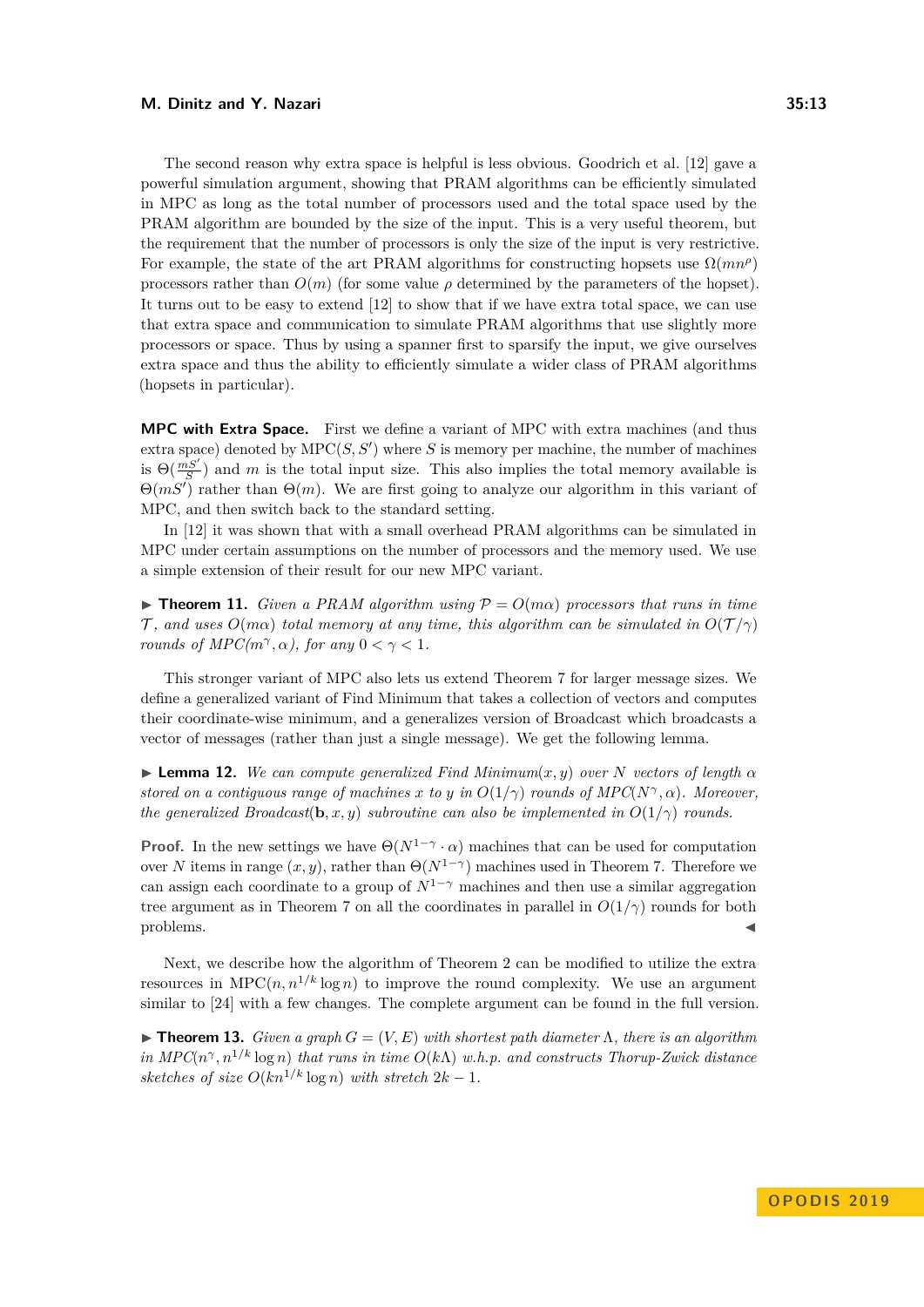## **35:14 Massively Parallel Approximate Distance Sketches**

A straightforward extension of Theorem [13](#page-12-0) implies that given a  $(\beta, \epsilon)$ -hopset for a graph, we can compute distance sketches with stretch  $(1 + \epsilon)(2k - 1)$  in  $O(\frac{\beta}{\gamma})$  rounds of  $\text{MPC}(n^{\gamma}, n^{1/k} \log n)$ . Next, we show that in addition to proving Theorem [13,](#page-12-0) the extra memory also lets us improve the number of rounds for the hopset construction. To show this, we use a result in [\[9\]](#page-15-0) that constructs hopsets in PRAM, which is as follows:

<span id="page-13-1"></span>**Findment 14** ([\[9\]](#page-15-0)). For any graph  $G = (V, E, w)$  with *n* vertices, and parameters 2 <  $\kappa \leq (\log n)/4, 1/2 > \rho \geq 1/\kappa$  *and*  $0 < \epsilon < 1$ *, there is a PRAM algorithm that computes a*  $(\beta, \epsilon)$ -hopset with expected size  $O(n^{1+\frac{1}{\kappa}} \log n)$  *in*  $O(\frac{1}{\rho} \cdot \log^2 n \cdot \log \kappa \cdot \beta)$  *PRAM time whp,*  $where \beta = O(\frac{\log n(\log \kappa + 1/\rho)}{\epsilon})$  $\frac{g \kappa + 1/\rho}{\epsilon}$   $\int_0^{\log \kappa + \frac{1}{\rho}} u \sin g \, \tilde{O}((m + n^{1+1/\kappa}) n^{\rho})$  processors.

We now argue that by having more space/machines, we are can implement the algorithm in Theorem [14](#page-13-1) with the same guarantees in low-memory MPC settings. We will not discuss the details of the PRAM construction but the intuition here is similar to Theorem [13.](#page-12-0) At a high level, having more communication/memory will allows us to perform all the  $\tilde{O}(n^{\rho})$ Bellman-Ford explorations required in the algorithm of Theorem [14](#page-13-1) in parallel. By setting  $\rho = 1/\kappa$  in Theorem [14](#page-13-1) and then applying the simulation in Theorem [11](#page-12-1) we get,

<span id="page-13-2"></span>**Corollary 15.** *For any graph*  $G = (V, E, w)$ *, and parameters*  $0 < \epsilon < 1, 1/\kappa < \gamma \leq 1, \kappa \geq 1$ 2, there is an algorithm that computes a  $(\beta, \epsilon)$ -hopset with size  $O(n^{1+\frac{1}{\kappa}} \log n)$  w.h.p. in  $O((\kappa/\gamma) \cdot \log^2 n \cdot \log \kappa \cdot \beta)$  *rounds of MPC(n<sup>* $\gamma$ *</sup>, n*<sup>1</sup>/<sup>*κ*</sup>), where  $\beta = O(\frac{\log n(\log \kappa)}{\epsilon})$  $\frac{(\log \kappa)}{\epsilon}$ <sup>log</sup>  $\kappa$ + $\kappa$ +1.

**Obtaining Extra Space.** Our modified algorithm for  $\text{MPC}(n^{\gamma})$  now proceeds as follows: we first construct a spanner, then construct a hopset on this spanner, and then use Theorem [13.](#page-12-0) Intuitively, by sparsifying the graph we can "buy" more memory and hence more communication. In other words, by building a spanner we can extend the results of the extra memory setting to the standard MPC setting.

There are several efficient PRAM algorithms for constructing spanners that we can simulate in MPC. We use an algorithm proposed by [\[2\]](#page-14-4) that constructs a  $(2k-1)$ -spanner of size  $O(kn^{1+1/k} \log n)$  with high probability. We then use Theorem [11](#page-12-1) with  $\alpha = 1$  (i.e. the original simulation of [\[12\]](#page-15-9)) to construct the spanner in  $O(\frac{k}{\gamma} \log n \log^* n)$  rounds of  $\text{MPC}(n^{\gamma})$ , and then redistribute the spanner edges (e.g., by sorting), to make the input distribution uniform over all the machines. We can now put everything together to get the polylogarithmic construction.

**Proof of Theorem [3.](#page-3-3)** We first construct a  $4k - 1$ -spanner with size  $O(kn^{1 + \frac{1}{2k}})$ . We denote this spanner by *G'*. Since *G'* has size  $m' = O(n^{1+\frac{1}{2k}})$ , while our total memory (and consequently overall communication bound) is still based on the original graph. Equivalently, the number of machines is  $\frac{m}{n^{\gamma}} = \Omega(\frac{m'n^{1/2k} \log n}{n^{\gamma}})$  (since  $m = \Omega(kn^{1+1/k} \log n)$ ), and therefore we are exactly in the MPC $(n^{\gamma}, n^{\frac{1}{2k}})$  setting, but where the input graph is *G'*. Then we use Corollary [15](#page-13-2) to construct a  $(\beta, \epsilon)$ -hopset for *G*<sup>*'*</sup> with  $\beta = O(\frac{k}{\gamma} \cdot (\frac{\log n \cdot \log k}{\epsilon})^{\log k + 1 + k})$  rounds of MPC( $n^{\gamma}$ ). Finally, after adding the hopset edges to G<sup>'</sup> we use Theorem [13.](#page-12-0) The new stretch is clearly  $O(k^2(1+\epsilon))$ .

## <span id="page-13-0"></span>**3.2 Single-source shortest path**

In various models (such as PRAM, CONGEST and Congested Clique) hopsets are used for solving shortest path problems (e.g. [\[8,](#page-15-16) [14,](#page-15-15) [9\]](#page-15-0)), and thus it is natural to see how they can be used for this application in the MPC model. In particular, we discuss application of Theorem [10](#page-10-2) in solving the (approximate) single-source shortest path problem. As stated earlier, while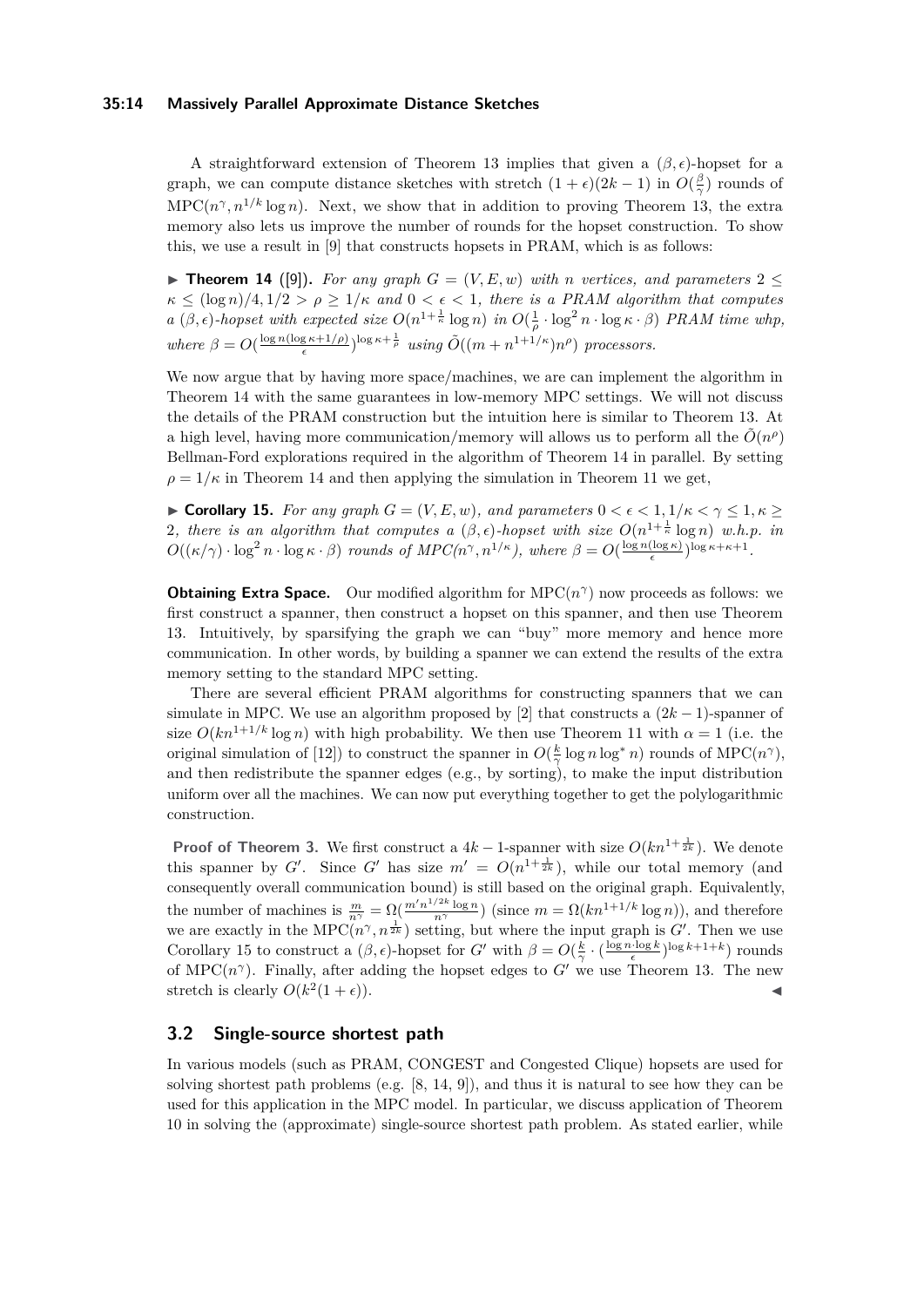this problem is well-studied in many distributed models, including the Congested Clique model, we are not aware of any non-trivial results for this problem in the low memory MPC setting.

▶ **Theorem 16.** *Given a weighted undirected graph*  $G = (V, E, w)$ *, a source node*  $s \in V$ *, and*  $0 < \gamma \leq 1, 0 < \epsilon < 1$  we can compute  $(1 + \epsilon)$ -approximate distances from *s* to all nodes in V *w.h.p.* in  $O(\frac{1}{\gamma}) \cdot 2^{\tilde{O}(\sqrt{\log n})}$  *rounds of MPC with*  $\Theta(n^{\gamma})$  *memory per machine.* 

**Proof.** We first construct a hopset using Theorem [10](#page-10-2) by setting  $\rho = \sqrt{\frac{\log n}{\log \log n}}$ , and  $\kappa =$ **Θ**(log *n*). This will let us build a hopset with hopbound  $2^{\tilde{O}(\log n)}$  in time  $O(\frac{1}{\gamma}) \cdot 2^{\tilde{O}(\log n)}$ . We then run the restricted Bellman-Ford algorithm (Algorithm [1\)](#page-10-0) in  $O(\frac{1}{\gamma}) \cdot 2^{\tilde{O}(\sqrt{\log n})}$  rounds of MPC $(n^{\gamma})$ . The idea behind this choice of parameters is the following: any attempt to improve the running time by getting a smaller hopbound (e.g. constant) will increase the time required to construct the hopset. In other words, this choice of parameters will make the time required for preprocessing (construction of the hopset) almost the same as the time required for running the Bellman-Ford algorithm.

Finally, we show that we can used the technique in Section [3.1](#page-11-0) to find constant approximation to single source shortest path in polylogarithmic time for graphs with a certain density. In particular, by first constructing a spanner and then using Corollary [15,](#page-13-2) we can also solve  $4k(1 + \epsilon)$ -approximate SSSP (for any  $2 \leq k \leq O(\log n)$ ) on any graph with  $m = \Omega(n^{1+1/k} \log n)$  edges in fewer number of rounds. After constructing a  $4k - 1$ -spanner, we construct a  $(β, ε)$ -hopset for an appropriate hopbound  $β$  using the extra space and then run a single restricted Bellman-Ford (Algorithm [1\)](#page-10-0) from the source in *O*(*β/γ*) rounds of  $\text{MPC}(n^{\gamma})$ . By setting  $\kappa = k$  we get,

► **Corollary 17.** *For any graph*  $G = (V, E, w)$  *with n vertices,*  $m = \Omega(n^{1+1/k})$  *edges, and*  $0 < \epsilon < 1, 1/k < \gamma \leq 1, k > 2$ , and a source node  $s \in V$ , there is an algorithm that *w.h.p.* finds a  $4k(1+\epsilon)$ -approximation of shortest path distance from s to all nodes in  $O(\frac{1}{\gamma} \cdot (\frac{\log n \cdot \log k}{\epsilon})^{\log k + k + 1})$  *rounds of MPC(n<sup>* $\gamma$ *</sup>). In particular, for*  $k = O(1)$  *the algorithm runs in*  $O(\frac{1}{\gamma} \cdot (\frac{\log n}{\epsilon})^{O(1)})$  *rounds.* 

#### **References**

- <span id="page-14-3"></span>**1** Alexandr Andoni, Zhao Song, Clifford Stein, Zhengyu Wang, and Peilin Zhong. Parallel graph connectivity in log diameter rounds. In *Proceedings of the Symposium on Foundations of Computer Science (FOCS)*. IEEE, 2018.
- <span id="page-14-4"></span>**2** Surender Baswana and Sandeep Sen. A simple and linear time randomized algorithm for computing sparse spanners in weighted graphs. *Random Structures & Algorithms*, 30(4):532– 563, 2007.
- <span id="page-14-0"></span>**3** Paul Beame, Paraschos Koutris, and Dan Suciu. Communication steps for parallel query processing. In *Proceedings of the 32nd ACM SIGMOD-SIGACT-SIGAI symposium on Principles of database systems*, pages 273–284. ACM, 2013.
- <span id="page-14-2"></span>**4** Ruben Becker, Andreas Karrenbauer, Sebastian Krinninger, and Christoph Lenzen. Near-Optimal Approximate Shortest Paths and Transshipment in Distributed and Streaming Models. In *LIPIcs-Leibniz International Proceedings in Informatics*, volume 91. Schloss Dagstuhl-Leibniz-Zentrum fuer Informatik, 2017.
- <span id="page-14-1"></span>**5** Soheil Behnezhad, Mahsa Derakhshan, and MohammadTaghi Hajiaghayi. Brief Announcement: Semi-MapReduce Meets Congested Clique. *arXiv preprint arXiv:1802.10297*, 2018.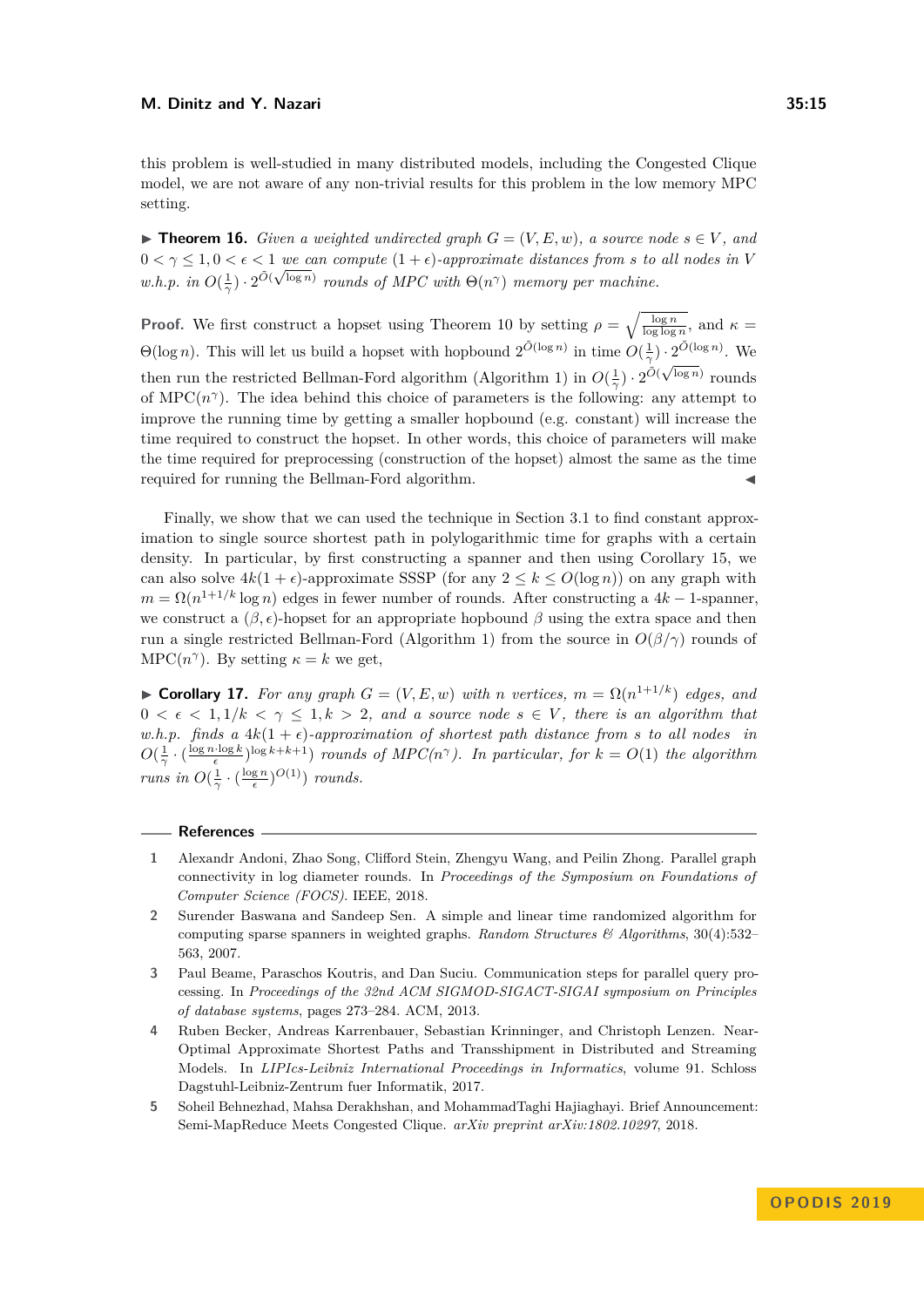## **35:16 Massively Parallel Approximate Distance Sketches**

- <span id="page-15-11"></span>**6** Keren Censor-Hillel, Michal Dory, Janne H Korhonen, and Dean Leitersdorf. Fast Approximate Shortest Paths in the Congested Clique. In *Proceedings of Symposium on Principles of Distributed Computing*. ACM, 2019.
- <span id="page-15-2"></span>**7** Shiri Chechik. Approximate distance oracles with constant query time. In *Proceedings of the Forty-Sixth Annual ACM Symposium on Theory of Computing (STOC)*, pages 654–663. ACM, 2014.
- <span id="page-15-16"></span>**8** Edith Cohen. Polylog-time and near-linear work approximation scheme for undirected shortest paths. *Journal of the ACM (JACM)*, 47(1):132–166, 2000.
- <span id="page-15-0"></span>**9** Michael Elkin and Ofer Neiman. Hopsets with constant hopbound, and applications to approximate shortest paths. In *Foundations of Computer Science (FOCS), 2016 IEEE 57th Annual Symposium on*, pages 128–137. IEEE, 2016.
- <span id="page-15-14"></span>**10** Michael Elkin and Ofer Neiman. On efficient distributed construction of near optimal routing schemes. In *Proceedings of the 2016 ACM Symposium on Principles of Distributed Computing*, pages 235–244. ACM, 2016.
- <span id="page-15-12"></span>**11** Stephan Friedrichs and Christoph Lenzen. Parallel metric tree embedding based on an algebraic view on moore-bellman-ford. *Journal of the ACM (JACM)*, 65(6):43, 2018.
- <span id="page-15-9"></span>**12** Michael T Goodrich, Nodari Sitchinava, and Qin Zhang. Sorting, searching, and simulation in the mapreduce framework. In *International Symposium on Algorithms and Computation*, pages 374–383. Springer, 2011.
- <span id="page-15-17"></span>**13** MohammadTaghi Hajiaghayi, Silvio Lattanzi, Saeed Seddighin, and Cliff Stein. MapReduce Meets Fine-Grained Complexity: MapReduce Algorithms for APSP, Matrix Multiplication, 3-SUM, and Beyond. *arXiv preprint arXiv:1905.01748*, 2019.
- <span id="page-15-15"></span>**14** Monika Henzinger, Sebastian Krinninger, and Danupon Nanongkai. A deterministic almosttight distributed algorithm for approximating single-source shortest paths. In *Proceedings of the forty-eighth annual ACM symposium on Theory of Computing*, pages 489–498. ACM, 2016.
- <span id="page-15-8"></span>**15** Howard Karloff, Siddharth Suri, and Sergei Vassilvitskii. A model of computation for MapReduce. In *Proceedings of the twenty-first annual ACM-SIAM symposium on Discrete Algorithms*, pages 938–948. SIAM, 2010.
- <span id="page-15-18"></span>**16** Hartmut Klauck, Danupon Nanongkai, Gopal Pandurangan, and Peter Robinson. Distributed computation of large-scale graph problems. In *Proceedings of the twenty-sixth annual ACM-SIAM symposium on Discrete algorithms*, pages 391–410. Society for Industrial and Applied Mathematics, 2015.
- <span id="page-15-13"></span>**17** Christoph Lenzen and Boaz Patt-Shamir. Fast routing table construction using small messages. In *Proceedings of the forty-fifth annual ACM symposium on Theory of computing*, pages 381–390. ACM, 2013.
- <span id="page-15-1"></span>**18** Zvi Lotker, Boaz Patt-Shamir, Elan Pavlov, and David Peleg. Minimum-weight spanning tree construction in O (log log n) communication rounds. *SIAM Journal on Computing*, 35(1):120–131, 2005.
- <span id="page-15-5"></span>**19** Manor Mendel and Assaf Naor. Ramsey partitions and proximity data structures. In *47th Annual IEEE Symposium on Foundations of Computer Science (FOCS)*, pages 109–118. IEEE, 2006.
- <span id="page-15-3"></span>**20** Mihai Patrascu and Liam Roditty. Distance Oracles beyond the Thorup–Zwick Bound. *SIAM Journal on Computing*, 43(1):300–311, 2014.
- <span id="page-15-4"></span>**21** Mihai Patrascu, Liam Roditty, and Mikkel Thorup. A new infinity of distance oracles for sparse graphs. In *Proceedings of the 53rd Annual IEEE Symposium on Foundations of Computer Science (FOCS)*, pages 738–747. IEEE, 2012.
- <span id="page-15-7"></span>**22** D. Peleg. *Distributed Computing: A Locality-Sensitive Approach*. Society for Industrial and Applied Mathematics, 2000. [doi:10.1137/1.9780898719772](https://doi.org/10.1137/1.9780898719772).
- <span id="page-15-10"></span>**23** Tim Roughgarden, Sergei Vassilvitskii, and Joshua R Wang. Shuffles and circuits (on lower bounds for modern parallel computation). *Journal of the ACM (JACM)*, 65(6):41, 2018.
- <span id="page-15-6"></span>**24** Atish Das Sarma, Michael Dinitz, and Gopal Pandurangan. Efficient distributed computation of distance sketches in networks. *Distributed Computing*, 28(5):309–320, 2015.